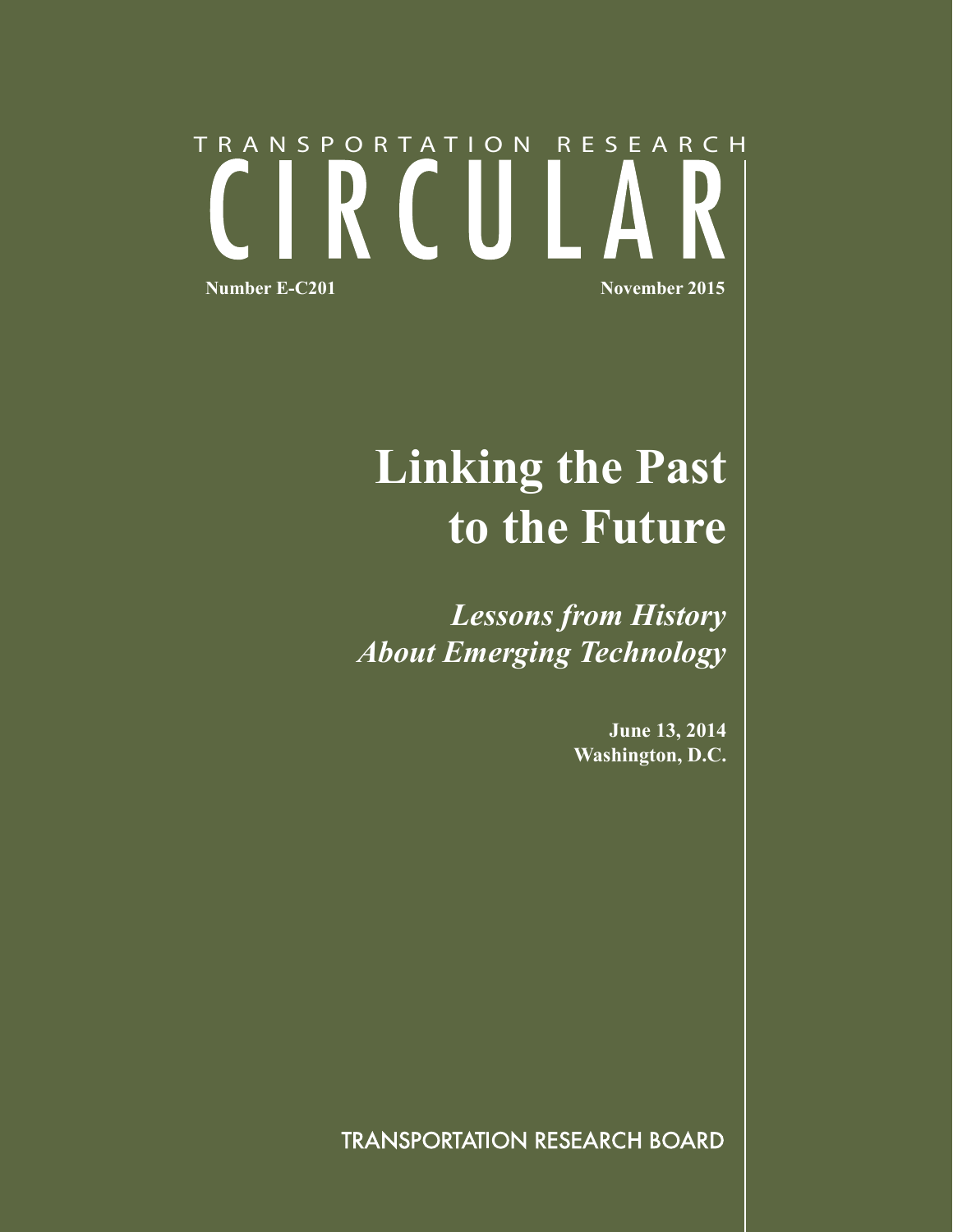#### **TRANSPORTATION RESEARCH BOARD 2015 EXECUTIVE COMMITTEE OFFICERS**

- **Chair: Daniel Sperling**, Professor of Civil Engineering and Environmental Science and Policy; Director, Institute of Transportation Studies, University of California, Davis
- **Vice Chair: James M. Crites**, Executive Vice President of Operations, Dallas–Fort Worth International Airport, Texas
- **Division Chair for NRC Oversight: Susan Hanson**, Distinguished University Professor Emerita, School of Geography, Clark University, Worcester, Massachusetts

**Executive Director: Neil J. Pedersen**, Transportation Research Board

#### **TRANSPORTATION RESEARCH BOARD 2015–2016 TECHNICAL ACTIVITIES COUNCIL**

- **Chair: Daniel S. Turner**, Emeritus Professor of Civil Engineering, University of Alabama, Tuscaloosa
- **Technical Activities Director: Ann M. Brach**, Transportation Research Board
- **Peter M. Briglia, Jr.**, Consultant, Seattle, Washington, *Operations and Preservation Group Chair*
- **Alison Jane Conway**, Assistant Professor, Department of Civil Engineering, City College of New York, New York, *Young Members Council Chair*
- **Mary Ellen Eagan**, President and CEO, Harris Miller Miller and Hanson, Inc., Burlington, Massachusetts, *Aviation Group Chair*
- **Barbara A. Ivanov**, Director, Freight Systems, Washington State Department of Transportation, Olympia, *Freight Systems Group Chair*
- **Paul P. Jovanis**, Professor, Pennsylvania State University, University Park, *Safety and Systems Users Group Chair*
- **D. Lane**, Associate Principal Research Scientist, Virginia Center for Transportation Innovation and Research, *Design and Construction Group Chair*
- **Hyun-A C. Park**, President, Spy Pond Partners, LLC, Arlington, Massachusetts, *Policy and Organization Group Chair*
- **Harold R. (Skip) Paul**, Director, Louisiana Transportation Research Center, Louisiana Department of Transportation and Development, Baton Rouge, *State DOT Representative*
- **Ram M. Pendyala**, Frederick R. Dickerson Chair and Professor of Transportation, Georgia Institute of Technology, *Planning and Environment Group Chair*
- **Stephen M. Popkin**, Director, Safety Management and Human Factors, Office of the Assistant Secretary of Transportation for Research and Technology, Volpe National Transportation Systems Center, Cambridge, Massachusetts, *Rail Group Chair*
- **Robert Shea**, Senior Deputy Chief Counsel, Pennsylvania Department of Transportation, *Legal Resources Group Chair*
- **Eric Shen**, Director of Transportation Planning, Port of Long Beach, *Marine Group Chair*
- **David C. Wilcock,** Vice President and National Practice Leader for Rail and Transit, Michael Baker, Jr., Inc., Norwood, Massachusetts, *Public Transportation Group Chair*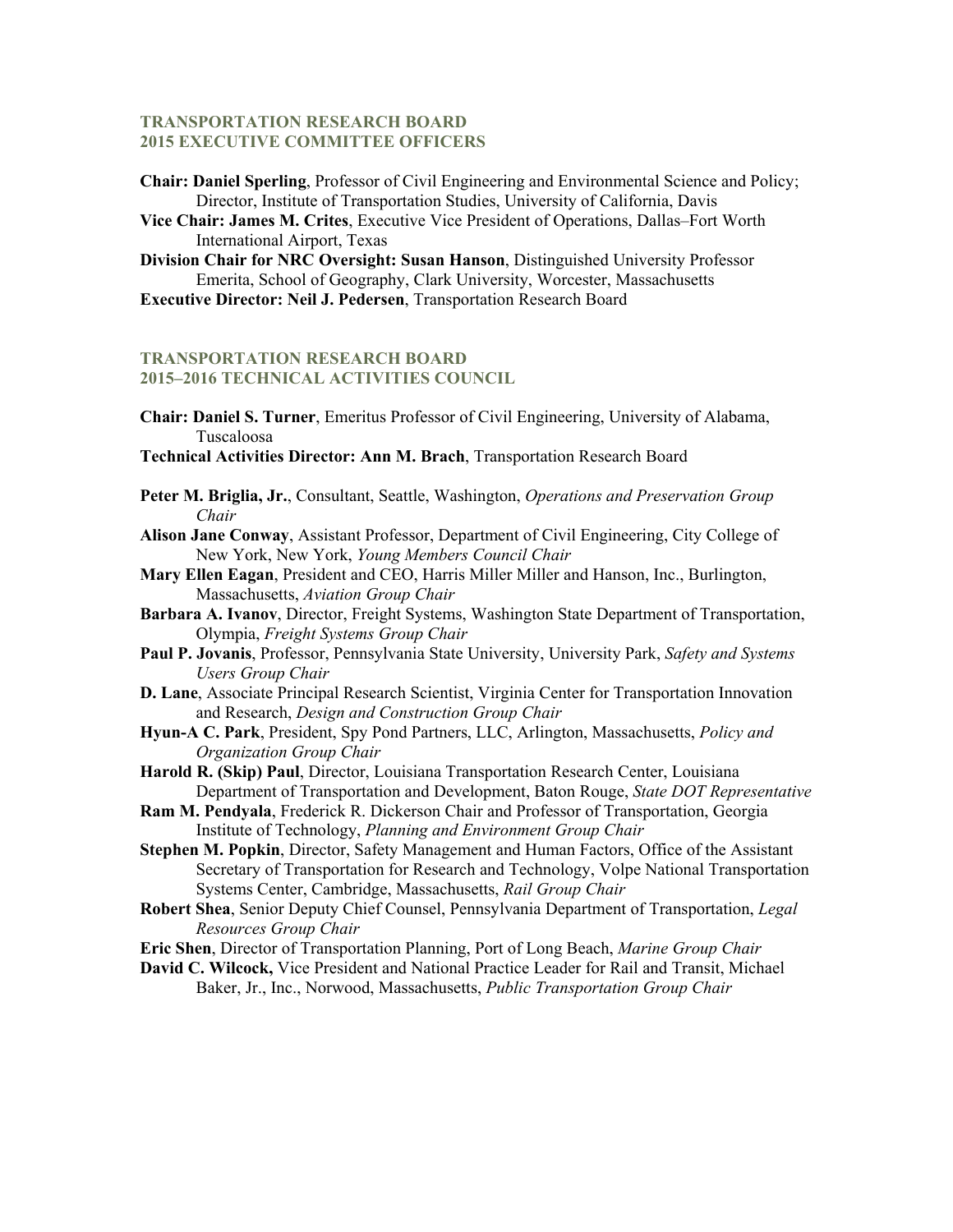TRANSPORTATION RESEARCH CIRCULAR E-C201

# **Linking the Past to the Future**  *Lessons from History About Emerging Technology*

Standing Committee on Transportation History

November 2015

Transportation Research Board 500 Fifth Street, NW Washington, D.C. [www.TRB.org](http://www.trb.org)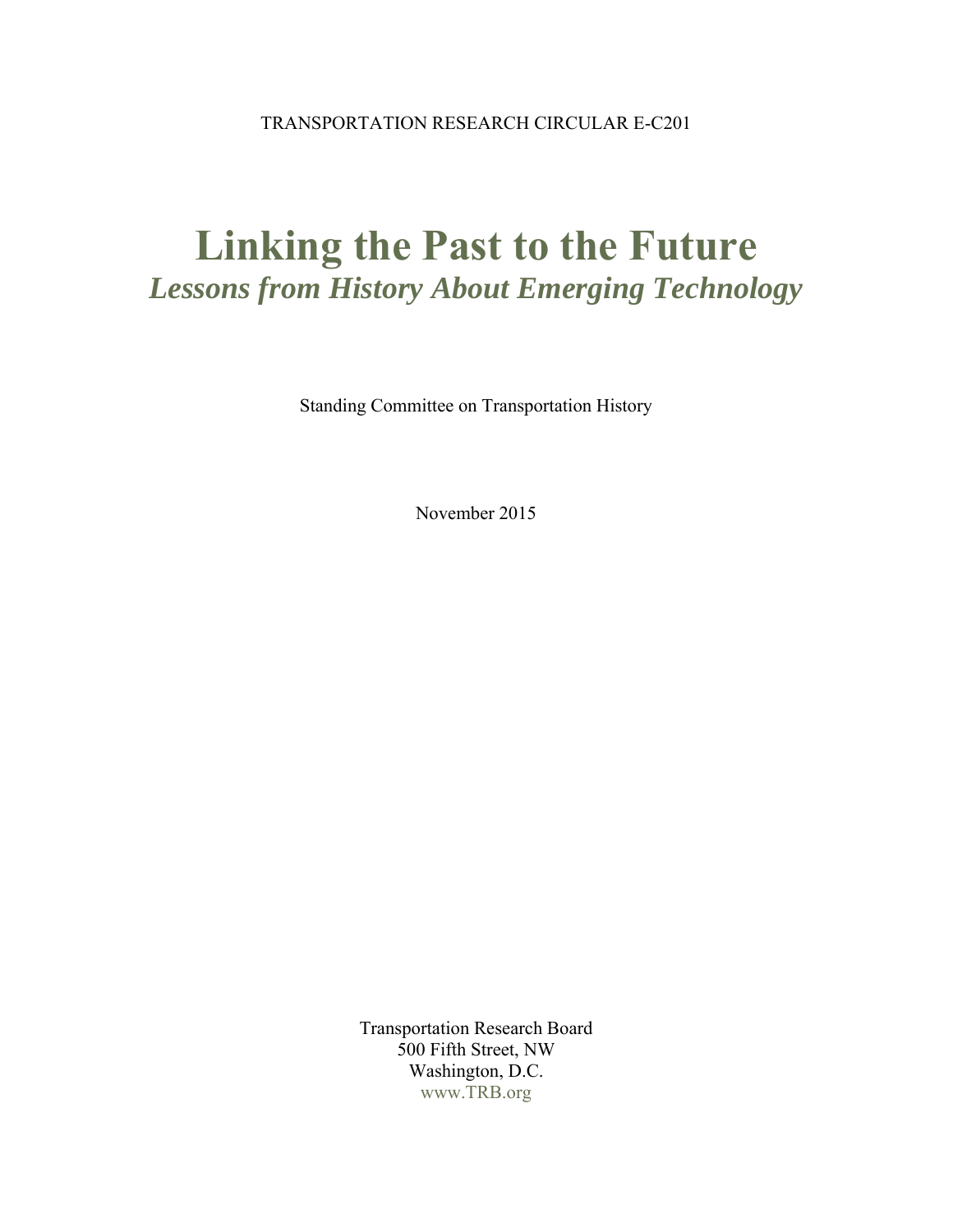#### **TRANSPORTATION RESEARCH CIRCULAR E-C201**

The **[Transportation Research Board](#page-34-0)** is one of seven programs of the National Academies of Sciences, Engineering, and Medicine. The mission of the Transportation Research Board is to provide leadership in transportation innovation and progress through research and information exchange, conducted within a setting that is objective, interdisciplinary, and multimodal.

The **Transportation Research Board** is distributing this E-Circular to make the information contained herein available for use by individual practitioners in state and local transportation agencies, researchers in academic institutions, and other members of the transportation research community. The information in this circular was taken directly from the submission of the authors. This document is not a report of the National Academies of Sciences, Engineering, and Medicine.

#### **Standing Committee on Transportation History**

Martin Wachs, *Chair* Daniel Findley, *Secretary*

Asha Agrawal Matthew Anderson David Ballard Pierre Barrieau Jeffrey Brown Gregory Casto Craig Copelan Thomas Deen Deborah Douglas

Louise Dyble John Elias John Fischer John Fuller Jonathan Gifford Bjorn Hasselgren Robert Kirk Jean-Pierre Médevielle Eric Morris Robert Newbery

Roseann O'Laughlin Alan Pisarski Rolf Schmitt\* Eric Schreffler Jeremy Schroeder Ruth Steiner Edward Weiner Roger White William Withuhn\*

\*Emeritus member

#### **Transportation Research Board**

James W. Bryant, *Senior Program Officer* Joanice L. Johnson, *Associate Program Officer* 

> Transportation Research Board 500 Fifth Street NW Washington, D.C. [www.TRB.org](http://www.trb.org)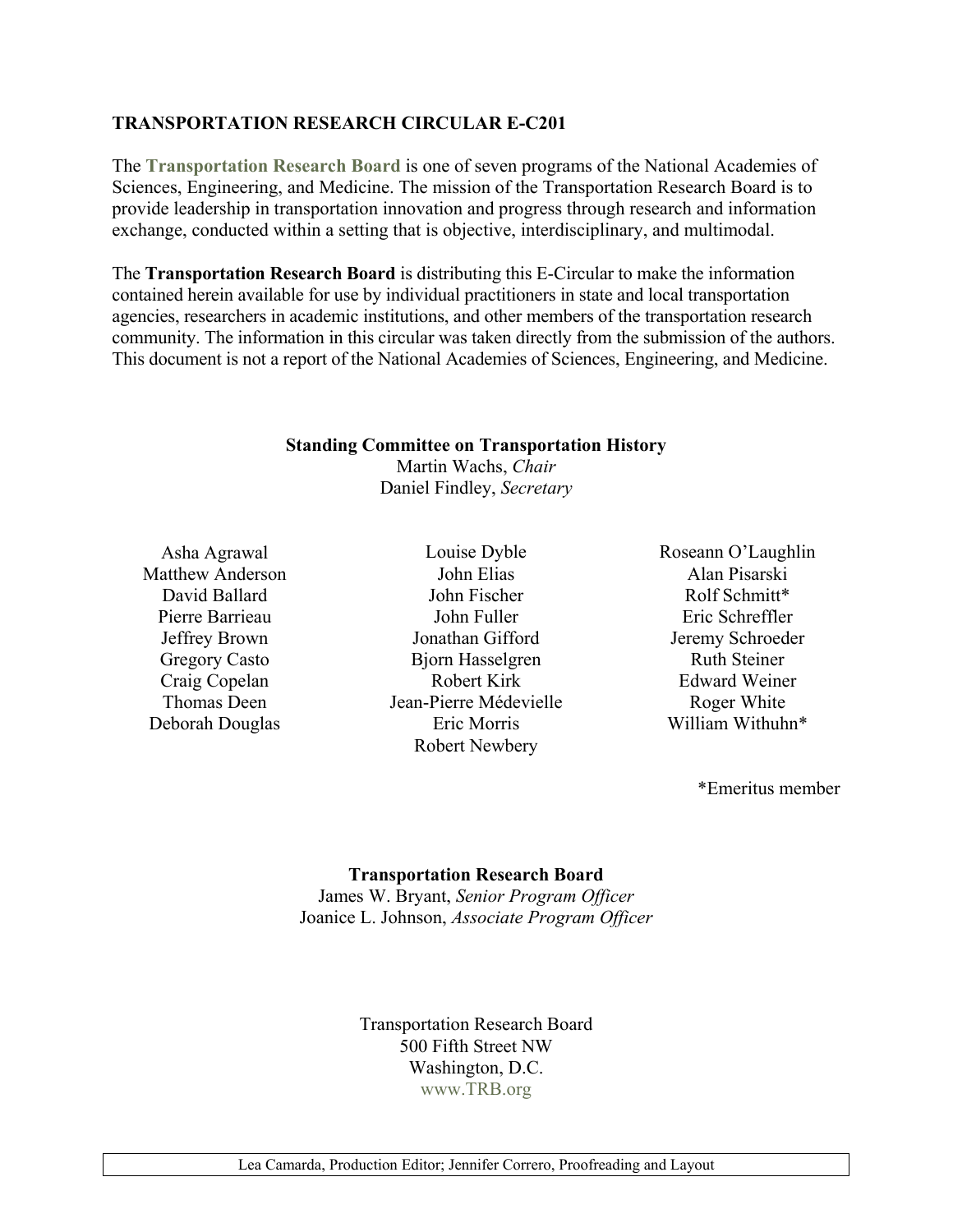# **Contents**

| Martin Wachs                                                                                        |  |
|-----------------------------------------------------------------------------------------------------|--|
| What Can History Tell Us About the High-Tech Future of Transportation?  3<br>Jonathan L. Gifford    |  |
| <b>Going Faster in the Wrong Direction? History's Lessons</b><br><b>Peter Norton</b>                |  |
| Getting Behind the Wheel: Society and the Adoption of the Automobile  10<br>Eric Morris             |  |
| <b>Decision Framework for Assessing Technological Change</b><br>Steve Lockwood                      |  |
| Philip J. Tarnoff                                                                                   |  |
| Turning Failure in Research into Success: The Intermediate<br>Pierre Barrieau                       |  |
| Birth and Development of Intelligent Transportation Systems in France  22<br>Jean-Pierre Médevielle |  |
| Martin Wachs and Steve Lockwood                                                                     |  |
|                                                                                                     |  |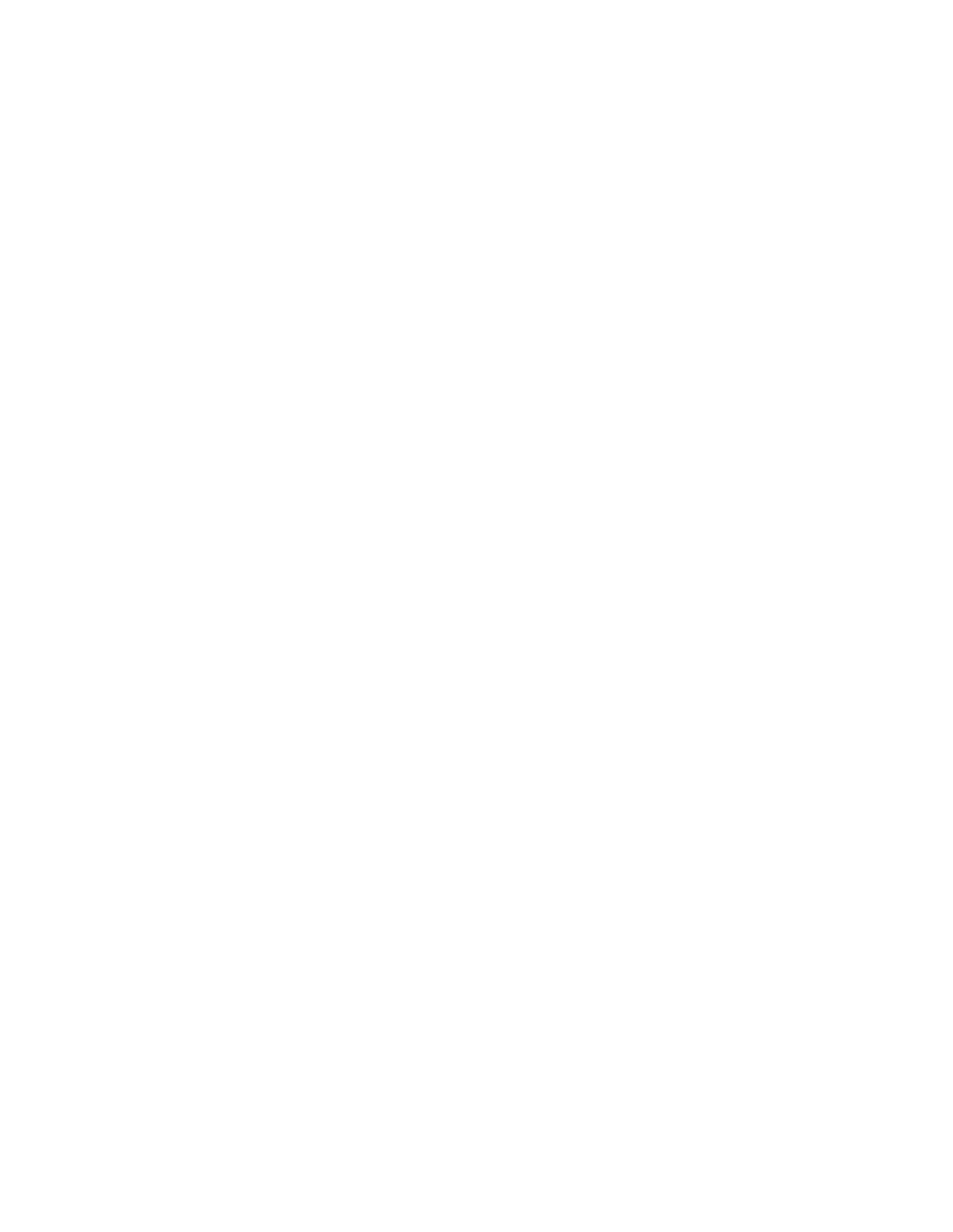#### **Introduction**

#### **MARTIN WACHS**

*University of California, Los Angeles* 

<span id="page-6-0"></span>This E-Circular is the result of a collaborative effort during 2014 and 2015 by the TRB<br>Standing Committee on Transportation History and the Intelligent Transportation Syst **L** Standing Committee on Transportation History and the Intelligent Transportation Systems Joint Program Office (JPO), which is part of the Office of the Assistant Secretary for Research and Technology of the U.S. Department of Transportation. The JPO's mission is to advance the use of intelligent vehicles, intelligent infrastructure, and the creation of an intelligent transportation system (ITS) integrated across all modes of transportation. The federal ITS program supports the overall advancement of ITS through investments in major research initiatives, exploratory studies, and a deployment support program, including technology transfer and training. The JPO coordinates ITS programs across all modal administrations and integrates the national effort to promote the advancement of ITS.

The transportation industry, policymakers, Congress, the media, and members of the public have been exposed to a constant stream of information about technological change in transportation, including realistic and fanciful projects about technological revolutions that are just around the corner. It would be a mistake to anticipate that technological innovation will either solve all our transportation problems or create unmanageable, nightmarish futures. Our field has benefitted from technological change since the invention of the wheel and the sail, and every innovation has produced unintended as well as intended outcomes. The Standing Committee on Transportation History believes that the study of past technological advancements has enormous value for the present and future. We also believe that TRB should be the locus of further efforts to learn from the past so as to influence present policies in service of a better future.

Discussions between members of the Standing Committee on History and JPO Director Kenneth Leonard addressed the fact that progress toward ITS and autonomous vehicles is a social and institutional process as well as a technological one. Understanding the implications of technological change can be enhanced by awareness and understanding of the social and institutional aspects of technological innovation reflected in the adoption over many decades of earlier innovations in transportation. From these early discussions came the development of a day-long workshop that was held June 13, 2014, at the TRB Keck Center in Washington, D.C. Invited participants at the workshop included about 30 people, some of whom are members of the Standing Committee on Transportation History, and others of whom were active participants in the development of past and recent policies and programs related to ITS. The workshop featured a lively exchange and proposals for research, and participants recommended that the History Committee bring the issues addressed before a larger audience by scheduling a session at the TRB 94th Annual Meeting. Because most of the presentations at the workshop and the Annual Meeting session were not previously or subsequently published, it was decided that this E-Circular would make some of the principal ideas available in writing to a wider audience. The JPO remains committed to bringing the lessons of history to bear on the future of ITS and autonomous vehicles, while the History Committee remains committed to addressing the societal implications of technological change in transportation.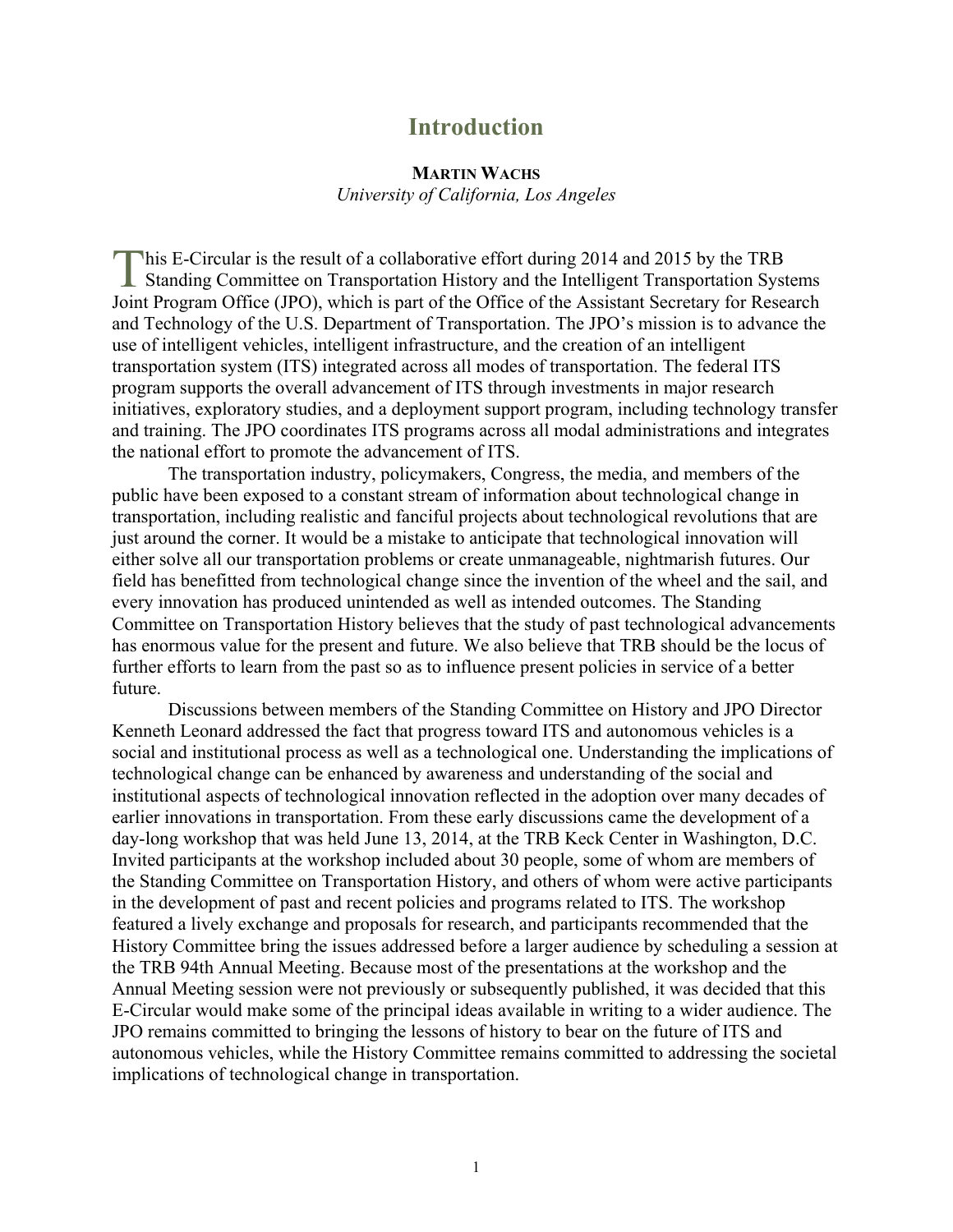In addition to the authors of the presentation summaries, who are identified in the contents, Larrie D. Ferreiro, Jonathan Gifford, Alan Pisarski, and I led the planning of the workshop and the session at the Annual Meeting. The workshop and the Annual Meeting session were encouraged by the JPO, and senior staff member Ken Leonard participated in planning. A copy of the workshop program is included in this E-Circular as an appendix. The Standing Committee on Transportation History thanks Anne Brown, a doctoral student in Urban Planning at the University of California, Los Angeles, for editing the contributions to assure their clarity and consistency in presentation. In addition, special thanks to TRB staff James Bryant and Joanice Johnson for helping to make this E-Circular possible.

The views expressed in the technical papers are those of the individual authors and do not necessarily represent the views of TRB or the National Research Council. The presentation summaries have not been subjected to the formal TRB peer review process.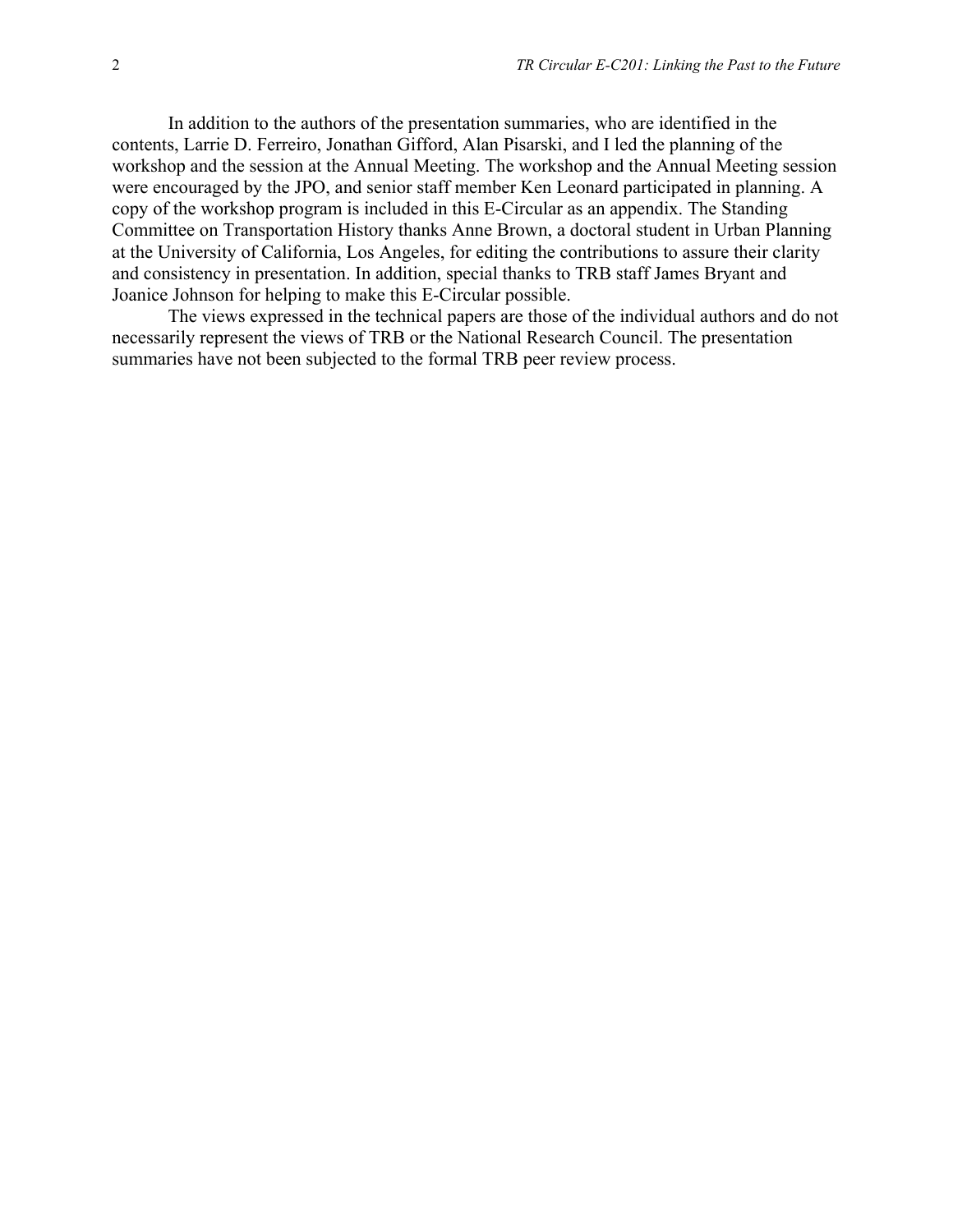## <span id="page-8-0"></span>**What Can History Tell Us About the High-Tech Future of Transportation?**

#### **JONATHAN L. GIFFORD**

*George Mason University* 

**History can enlighten and inform by demonstrating how prior technological innovations fostered rivalries and their resolutions. History can also reveal the successes and limitations of policy in governing technological adoption and adaptation, and highlight how institutions adapted, impeded, or accelerated technological impacts.** 

The idea that technology drives social change is common. Yet social scientists have long<br>argued that the influence is as much or more in the other direction. Society "constructs" argued that the influence is as much or more in the other direction. Society "constructs" technology at least as much as technology constructs society (*1*).

What is technology? One useful definition is that technology is knowledge about how to combine capital and labor to create value. Society can advance by expanding the labor force, by expanding the capital stock, and by learning how to combine capital and labor in new ways, that is, by advancing technology (*2*).

Technological advances seem omnipresent in today's transportation sector. System users increasingly expect facilities and vehicles to be bundled with information about location, operating conditions, reliability, and performance and delivered to mobile and desktop devices on demand, 24/7.

Self-driving cars are on the horizon, and some features of this future technology are already here. A recent news article reported that auto manufacturers are weighing carefully how to introduce new technological features that users say they want—adaptive cruise control, lane departure warning, and collision avoidance—and, at the same time, preserve the freedom and autonomy that are a hallmark of the automobile (*3*).

Shared-vehicle services like Car2Go and Zipcar and bike sharing are widely available. Ridesharing services like Uber and Lyft are disrupting the taxi and limousine industry. Real-time pricing of parking is available in some cities. And payment innovations are widespread in transit, parking, and toll collection.

How will these technological innovations affect society and how, in turn, will society affect the adoption and use of these technologies? How will users respond to increasingly autonomous vehicles? How will automobile purchasing and use change with the emergence of shared use? What are the implications for land use, the allocation of street space, safety, and mobility for disabled and disadvantaged populations? What public policies need to be considered or reconsidered?

Looking back at technological breakthroughs of the 19th and 20th centuries is instructive. While the rate of technological change in the early 21st century may seem faster than it has ever been, consider the 19th century breakthroughs of the railroad and the telegraph. Those two technologies accelerated the transmission of information, people, and freight by orders of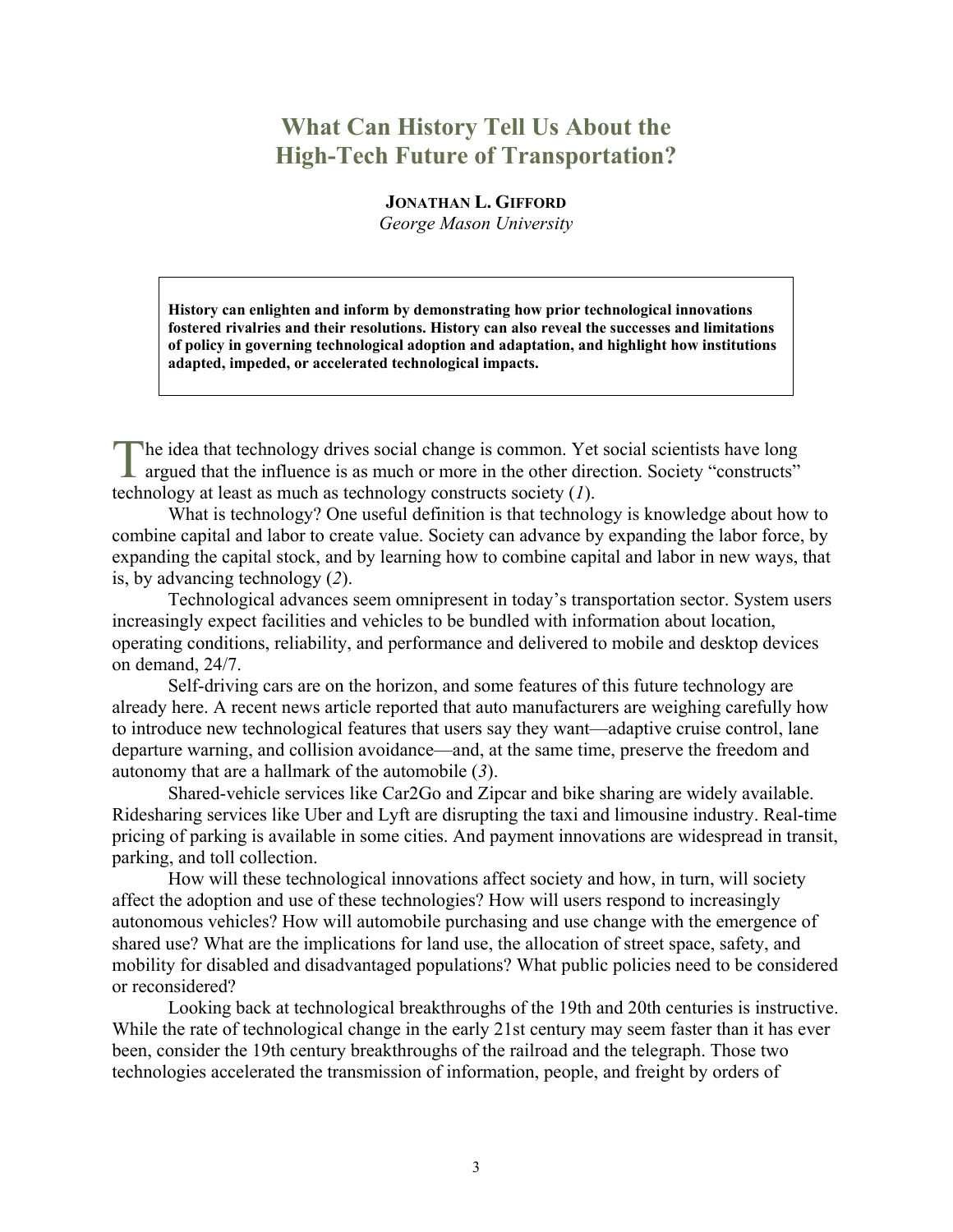magnitude. Long-distance information transmission shifted from the speed of a Pony Express rider to the speed of light (*4*, *5*).

What lessons can history teach about transportation's high-tech future? First, perhaps, that the social adaptations will be rivalrous. Incumbent industries do not cede their markets without a fight. Elites do not cede their wealth, power, and influence willingly.

A second lesson is that public policy can shape society's response. It can sometimes accelerate or brake adoption and impact. But its ability to dictate processes and outcomes is limited.

And finally, institutions are important. Institutions refer not only to formal organizations, but also to norms and values. Institutions will shape the future of high-tech transportation. These effects will require formal institutions to adapt their workforce development, and their budget and procurement practices. The boundary between public and private may shift as well. Informal institutions such as privacy may shift as well, as we have already seen with social networking services (*6*, *7*).

History can thus enlighten and inform by demonstrating how prior technological innovations fostered rivalries and their resolutions, the successes and limitations of policy in governing technological adoption and adaptation, and how institutions adapted, impeded, or accelerated those impacts.

#### **REFERENCES**

- 1. Bijker, W. E., T. P. Hughes, and T. J. Pinch. *The Social Construction of Technological Systems: New Directions in the Sociology and History of Technology*. MIT Press, Cambridge, Mass., 1987.
- 2. Taylor, J. B. *Economics*. Houghton Mifflin, Boston, Mass., 1995.
- 3. Harwell, D. Carmakers' Automated Dilemma: How to Keep Drivers from Feeling Robotic. *The Washington Post*, Washington, D.C., 2015.
- 4. Garrison, W. L., and D. M. Levinson. *The Transportation Experience*. 2nd ed. Oxford University Press, New York, 2014.
- 5. Standage, T. *The Victorian Internet: The Remarkable Story of the Telegraph and the Nineteenth Century's On-Line Pioneers*. Walker & Co., New York, 1998.
- 6. Gifford, J. L. A New Generation of Transportation Service Delivery. *The Ripon Forum*, 2015, p. 21.
- 7. Gifford, J. L. Flexible Transportation Systems. *Transport Strategy, Policy and Institutions* (D. A. Hensher and K. J. Button, eds.), Elsevier, Oxford, U.K., pp. 597–611.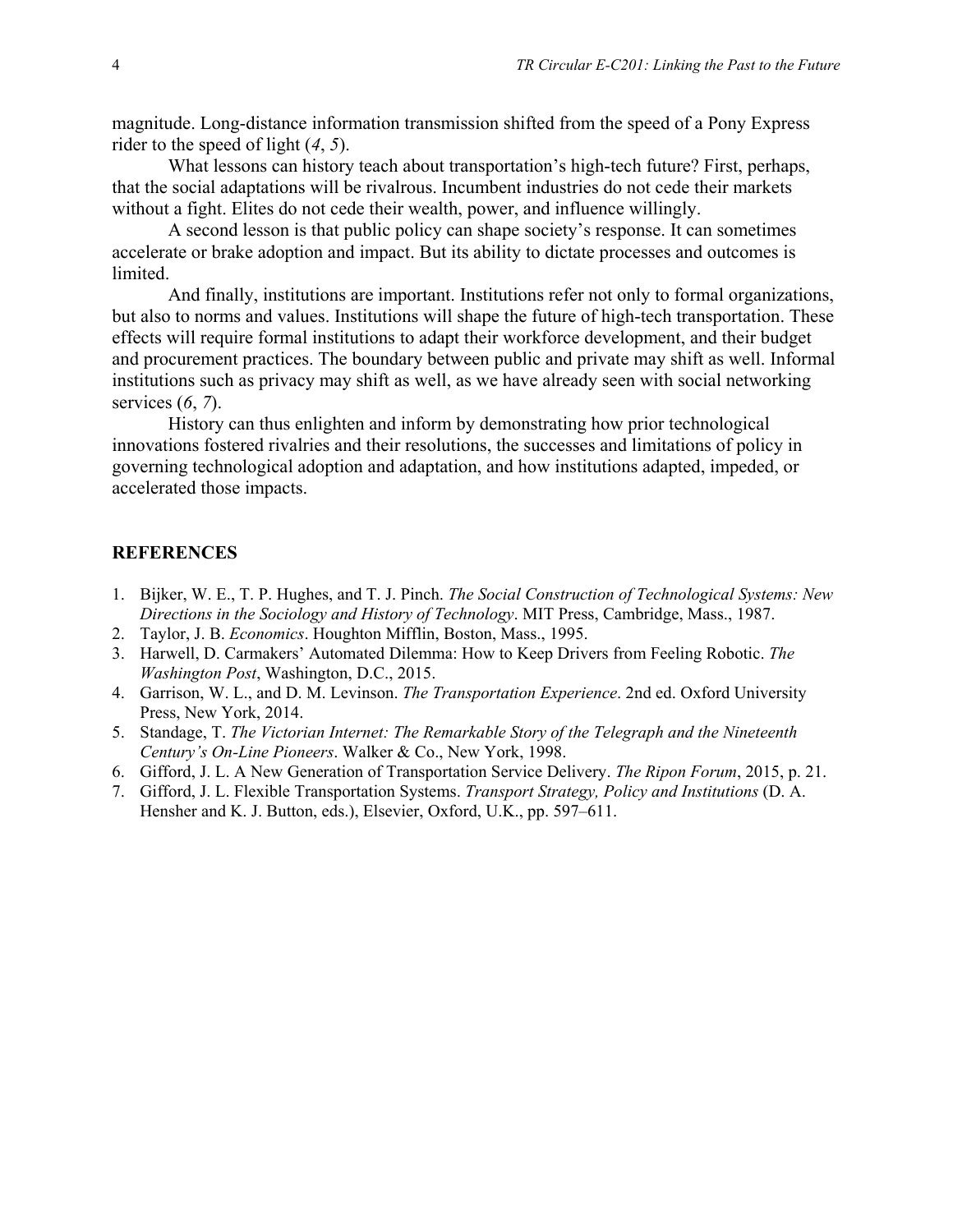#### <span id="page-10-0"></span>**Going Faster in the Wrong Direction?**  *History's Lessons for the Future of Roads and Streets*

#### **PETER NORTON**

*University of Virginia* 

**Often neglected, past histories of policy successes and failures can offer a wealth of insight that can help guide us during innovative times. However, if we neglect history's lessons, technological innovation may mean going faster in the wrong direction. We should give the compass as much attention as the throttle. We need not be "condemned to repeat" the past if we will only recognize its lessons.** 

marter transportation systems can solve problems, but they also entail risks. To appreciate S marter transportation systems can solve problems, but they also entail risks. To appreciate<br>
these risks, we must first recover a historical record that we've substantially neglected. To some, history is no guide to a future transformed by technological innovation. Such commenters fail to find lessons that transcend particular boundaries of technology or setting. Their consequent enthusiasm is a kind of naïveté and history is rich in examples of its costs.

Only the historically naïve see technological innovation simply as science applied impartially to the solution of human problems. Innovation is also a disruptor of status quos, a shifter of balances of power, and a trigger of waves of unintended effects. Too often, autonomous vehicle systems of networked, driverless cars have been presented as a solution to the problems of a transportation system dominated by the conventional automobile. But such optimism is wishful thinking if it repeats past errors in new forms. After all, the transportation system featuring the conventional automobile was sold as the solution to problems, too. Conventional cars were to deliver freedom, but by degrading alternatives they also fostered dependency. Motor highways were sold on grounds of safety, but because they induced risk compensation and diverted travelers from safer modes, the benefits were disappointing. Highways were to relieve congestion, but often exacerbated it by favoring the least spatially efficient mode at the expense of all others. The lesson is to forego eager enthusiasm about transformative transportation innovations, not for a reflexive pessimism, but for an informed prudence.

A transition to networked systems of self-driving cars offers enormous benefits. Its unintended effects would be enormous, too. We cannot know these effects with certainty, but if we're to manage them successfully, we must gauge them with care. In the naïve confidence that the future is another world, hard-earned lessons of history have been neglected.

#### **THE EFFICIENCY PARADOX**

As an imperial power in 1865, Britain was helping itself to the resources of the world. Resource depletion was hardly a threat. As a domestic resource that powered the nation's industrial might, however, coal was different. As Britain industrialized, consumption of coal accelerated. Each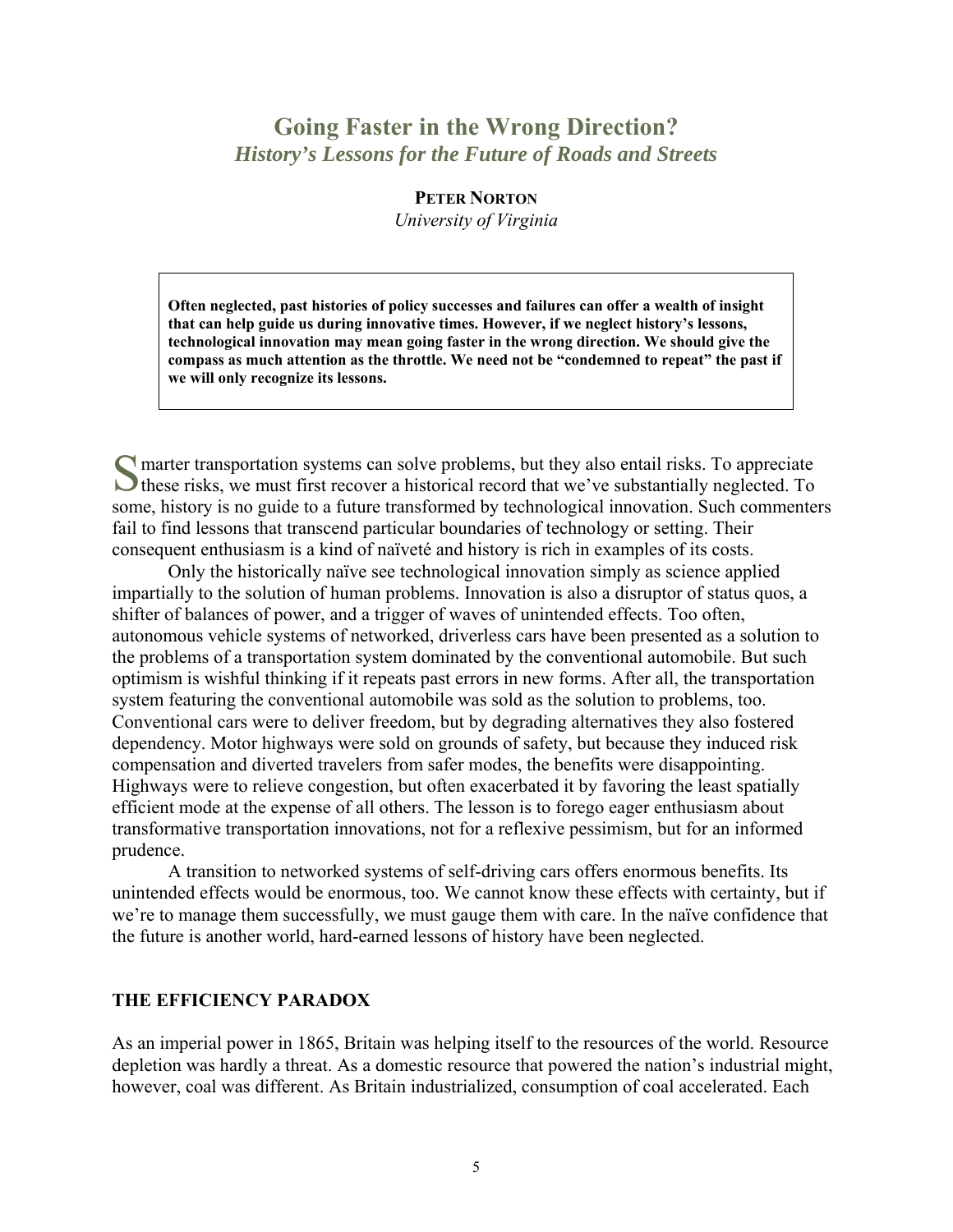year, more tonnage was laboriously extracted. Remaining reserves were vast—but with accelerating industrialization, would the coal last (*1*)?

Conventional wisdom took heart in another clear trend: steam engines were growing much more efficient. With technological innovation, new engines yielded more useful work per ton of fuel. As each engine worked more for less coal, total coal consumption would presumably fall, even as industrial production rose.

In 1865 a brilliant mathematician, logician, and economist dashed these hopes. William Stanley Jevons studied steam engines' productivity and the nation's coal consumption. His finding, published as *The Coal Question*, was troubling. It "is wholly a confusion of ideas," Jevons wrote, "to suppose that the economical use of fuel is equivalent to diminished consumption. The very contrary is the truth" (*2*). The more efficient steam engines became, the more profitable it was to operate them and the more profitable applications they found. Improvements in steam engines accelerated the pace of industrialization and coal consumption would continue to rise.

#### **SIDE EFFECTS**

Efficiency gains are desirable, but entail risks. The risks can be managed, but only if duly considered. Today we appear to be at the threshold of a transportation efficiency breakthrough. Self-driving cars, in particular, may help us get much better use out of each car on the road, improving spatial, economic, and energy efficiencies. But the obvious attractions of such efficiency gains conceal threats that are all the more dangerous because they are not so obvious. Justifiable optimism, as opposed to mere wishful thinking, is based upon prudent attention to risks.

What will happen to total vehicle miles of travel if automated vehicles make driving much more efficient? Across 150 years, Jevons cautions us that efficiency gains will induce greater usage—enough, perhaps, to increase total consumption of energy, time, and space. Efficiency gains in the form of faster Internet connection speeds don't diminish the time users spend online; they increase it by making it more rewarding. What are the analogous implications for more efficient driving? Rather than halve commuting time, such efficiencies may double commuting distance, perhaps negating energy savings and making the urban sprawl of today seem quaint by comparison.

Ubiquitous automated driving may displace other modes, even among those who prefer them. The mobile phone did not just make communication more convenient for its early adopters, it also disrupted alternatives. In time, this made the mobile phone a practical necessity for everyone. By the same token, the conventional automobile curtailed walking dramatically. Through its effects on urban form, the choice of many to drive curtailed the choices of many others, who then drove less by choice than by necessity. By rebuilding our landscape for conventional cars, we made walking and bicycling harder for everyone. A world rebuilt again for automated driving systems may make walking and cycling still harder. These modes are second to none for energy efficacy, spatial efficiency, and public health benefits. Automated systems promise mobility to those who can't now drive, but much of the nondriving population is children and youth. Before we head toward a future in which driverless cars further displace walking among children, let's consider: Is this a future we really want?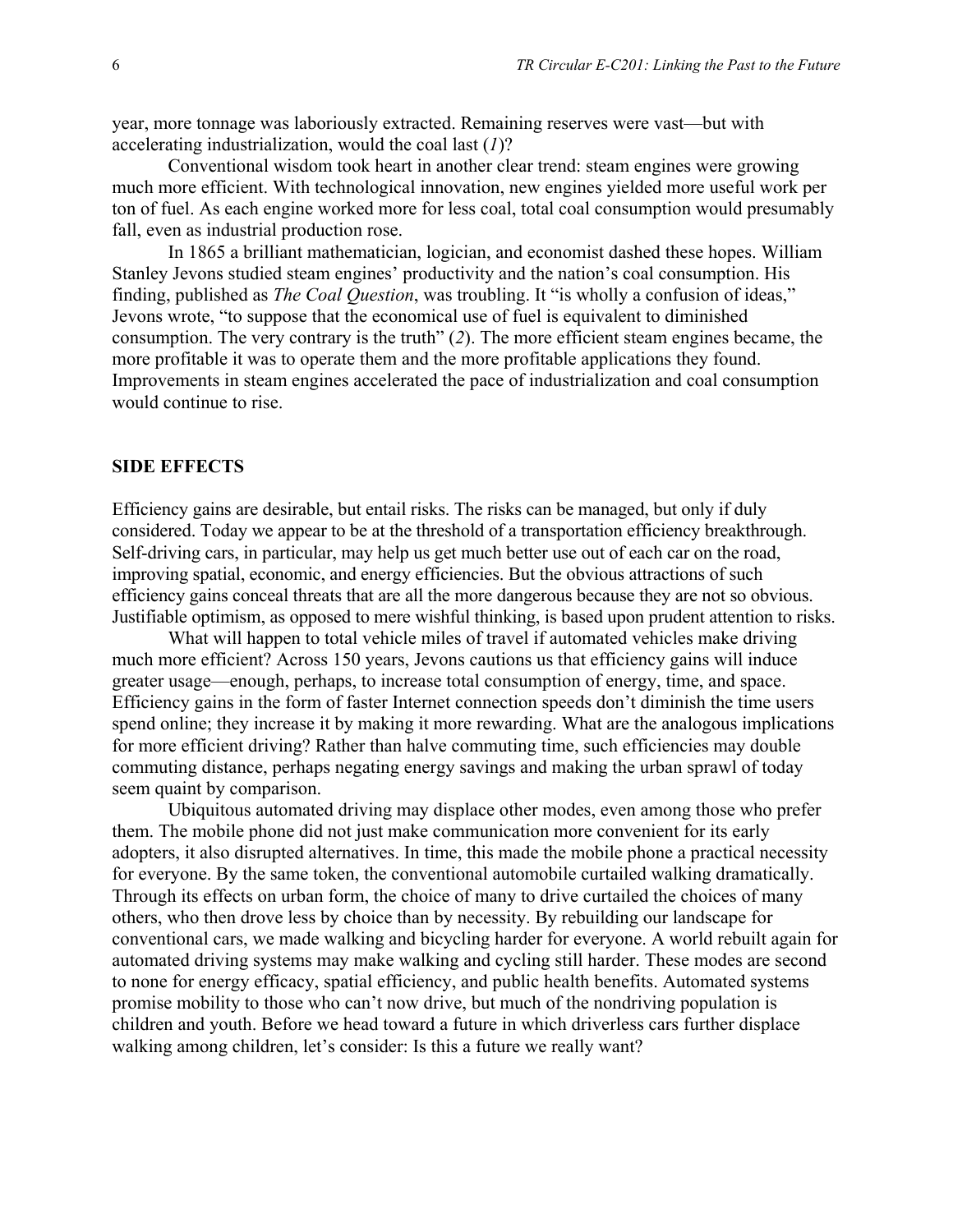#### **A FORGOTTEN SUNDAY IN 1926**

Analogous innovations of the past offer lessons. One forgotten case is offered here as an example.

At 8:00 a.m. on Sunday, February 7, 1926, Chicago Mayor William E. Dever threw a switch on a central control panel, linking a network of traffic signals in central Chicago through wires, electromechanical relays, and electric clocks. It was in a small way the beginning of intelligent driving systems, in that the Chicago system coordinated vehicles to behave more efficiently.

The system was the product of a coalition of business groups, including the Chicago Association of Commerce, the Chicago Surface Lines, and the Yellow Cab Company, who were seeking a way to keep vehicular traffic moving. With coordinated systems, authorities could time traffic signals in relation to each other, permitting them to let vehicles traveling on a major thoroughfare at a designated speed pass through an unbroken succession of green lights. The system would not work when congestion slowed vehicles below the designated speed, but by increasing a street's vehicular capacity it could prevent such congestion—and with no new road construction. For motorists, the efficiency benefits were clear. While speeders would arrive at the next intersection too soon for the green, drivers maintaining the designated speed would drive through intersections as if there were no cross streets at all.

In these respects, coordinated signal systems offer a fair analogy to driverless cars. Both systems promised to increase vehicular throughput without new lanes or other expensive infrastructure. And signal coordination delivered. *The Chicago Tribune* tested the system on that first Monday, finding that "from the motorist's standpoint, Chicago's new traffic control lights regulating the human tide in loop streets won an instant and unqualified success" (*3*).

But there's more to the analogy. Coordinated traffic signals were not merely an efficiency improvement. Like any other implemented innovation, they shifted balances of power. Most street users in Chicago, before and after coordination of traffic signals, were pedestrians. The common law granted them rights to the street equal to those of other street users. Before signal coordination, Chicagoans exercised these rights freely, though they had to make frequent compromises. Motor vehicles stuck in traffic were nuisances to drivers, but pedestrians learned to negotiate their way between them. At intersections controlled by traffic police, pedestrians usually found their needs served. With signal coordination, traffic on major streets flowed more quickly and steadily, but the lights were less interested in pedestrians' needs than traffic police had been.

To Chicagoans of 1926, streets were for pedestrians as much as for cars. If this defies our notions of common sense, it's because our common sense is shaped by history—including the introduction of coordinated signals. Pedestrians boarded and alighted from streetcars at "safety zones" along streets' centerlines, making access to the street between intersections both an officially condoned practice and a practical necessity. Moreover, signals optimized for motor vehicles often left insufficient time for the slower pedestrians to cross. The message to pedestrians was that they were on their own.

The problem was evident on that first Monday. Observing the traffic, then–police chief Morgan Collins admitted, "The pedestrian is our one big worry" (*3*). By Wednesday, *The Chicago Tribune* reported that "the pedestrian problem became more acute as driver confidence in the control system increased and cars moved faster across the crowded intersections." At some busy intersections, "the walker found life one succession of heart thrills, dodges, and jumps."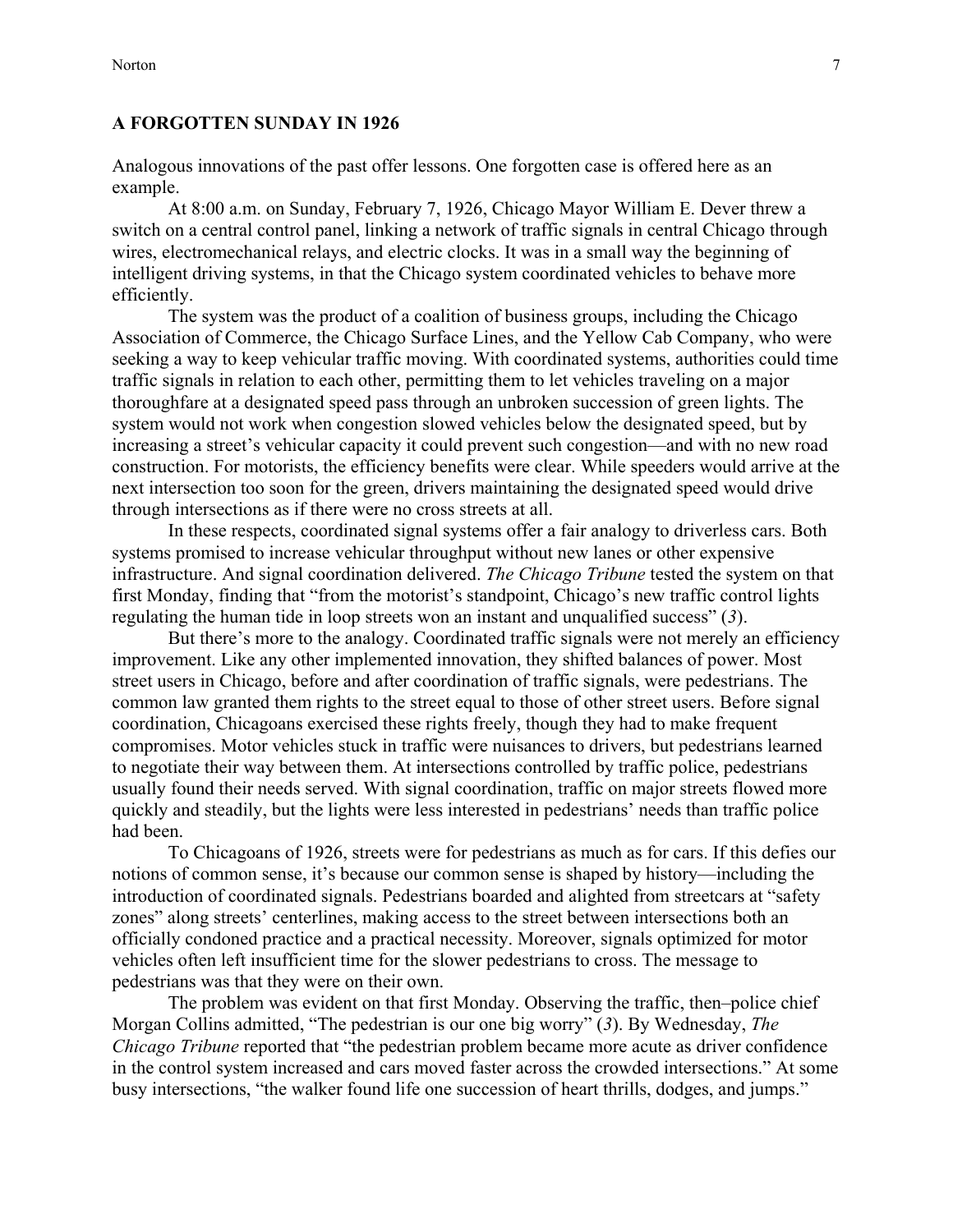Many pedestrians who tried to comply with the signals found the lights changing before they could get across. "At almost any moment in the afternoon and early evening," *Tribune* reported, "a score or more persons could be seen stranded in the middle of these intersections between two steady lines of vehicles or huddled in the streetcar safety zones awaiting their chance to skip to safety on the sidewalk" (*4*). Chicago pedestrians resented the system and defied it when they could. The better traffic flow also attracted more drivers to the Loop district—so many more that in 1928 the city resorted to a daytime parking ban.

Chicago in 1926 was a different world, but the lessons of its pioneering coordinated signals matter today. Its efficiency gains did not reduce traffic, for reasons Jevons had explained 60 years earlier. The lesson is pertinent in assessments of the driverless car. The Chicago case also reminds us that social groups do not benefit equally from innovations and some may lose. Though pedestrians were the majority, they were not represented in the development of the plan, and the signals did not sufficiently take their needs into account. Pedestrians' consequent resentment and evasion of the system did not work to its advantage. Similarly, not all will benefit from driverless cars equally. If the solution is to make everyone—including pedestrians and bicyclists—into users of driverless cars, we may be transforming a means of transportation to an end in itself.

Perhaps the most important lesson from the Chicago case is that we will not escape our biases without strenuous effort and deliberate inclusion of others' perspectives. Impartiality will take not an elusive objectivity but multiple subjectivities deliberately and fairly gathered. *The Chicago Tribune* astutely qualified its assessment of the coordinated signal system—its success was "from the motorist's standpoint." How extraordinary that in 2015 this qualification is so rare in engineering analyses that consider the motorist's viewpoint almost exclusively. Transportation planners Eric Dumbaugh, Jeffrey Tumlin, and Wesley Marshall have examined the assumptions that turn empirical data into designs that preferentially favor driving as the normal mode of mobility—a bias with a powerful self-fulfilling effect (*5*). Recently, journalist Eric Jaffe and planner David King noted that the pedestrian's perspective is often absent in models of driverless car systems. Jaffe notes "it would be a huge mistake for cities to undo all the progress being made on human-scale street design just to accommodate a perfect algorithm of car movement" (*6*). The developers of the 1926 Chicago system made this mistake. Because of our inattention to history, we are making the same error again today.

The Chicago signal story is just one of many examples of hard-learned lessons that have been forgotten. The example is offered because it represents the vast reserve of neglected cases that together offer us the wisdom of experience, if we will only find and study them. In the neglect of their lessons, technological innovation may mean going faster in the wrong direction. We should give the compass as much attention as the throttle. We need not be "condemned to repeat" the past if we will only recognize its lessons.

#### **REFERENCES**

- 1. Madureira, N. L. The Anxiety of Abundance: William Stanley Jevons and Coal Scarcity in the Nineteenth Century. *Environment and History*, Vol. 18, 2012, pp, 395–421.
- 2. Jevons, W. S. *The Coal Question: An Inquiry Concerning the Progress of the Nation and the Probable Exhaustion of Our Coal-Mines.* Macmillan, London, 1865, p. 123.
- 3. Jenkins, J. L. Maelstrom of Loop Tamed by Traffic Lights. *Chicago Tribune,* February 9, 1926.
- 4. Jenkins, J. L. Pedestrian Dangers Grow as Loop Speeds Up. *Chicago Tribune,* February 10, 1926.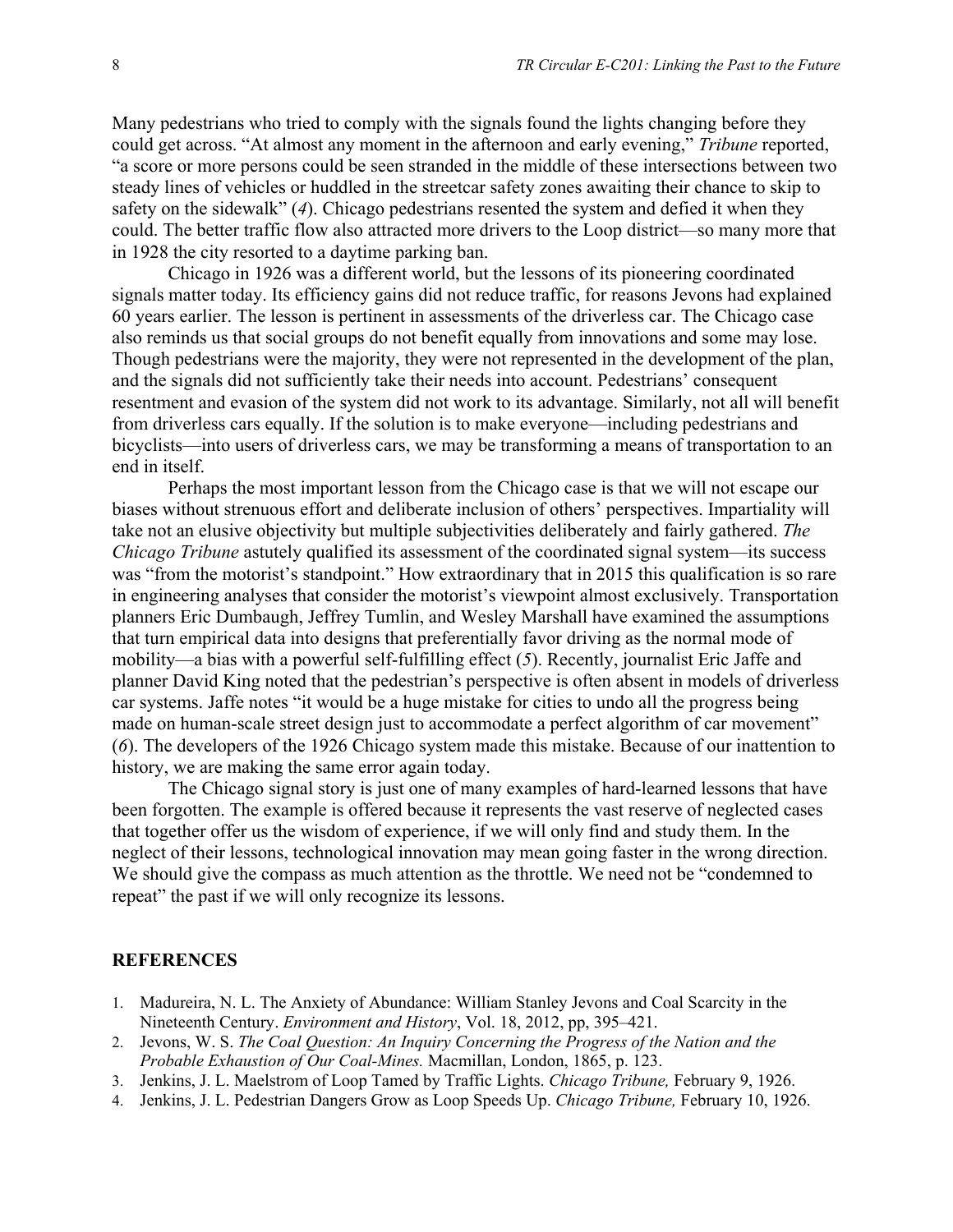- 5. Dumbaugh, Tumlin, and Marshall. Decisions, Values, and Data: Understanding Bias in Transportation Performance Measures. *ITE Journal*, Vol. 84, 2014, pp. 20–25.
- 6. Jaffe, E. These Futuristic Driverless Car Intersections Forgot about Pedestrians and Cyclists. *CityLab,* June 2015. Available at citylab.com. Accessed May 2015.

#### **Other Resources**

- Norton, P. *Fighting Traffic: The Dawn of the Motor Age in the American City*. MIT Press, Cambridge, Mass., 2008, pp. 134–138.
- Dewhurst, J. A. Co-Ordinated Lights and Rerouting Speed Up Chicago's Loop Traffic. *Electric Railway Journal,* Vol. 67, March 27, 1926, pp. 537–541.
- Miller, J. T. Chicago's Electric Traffic Signal System, *Electrical World*, Vol. 87, March 27, 1926, pp. 658–661.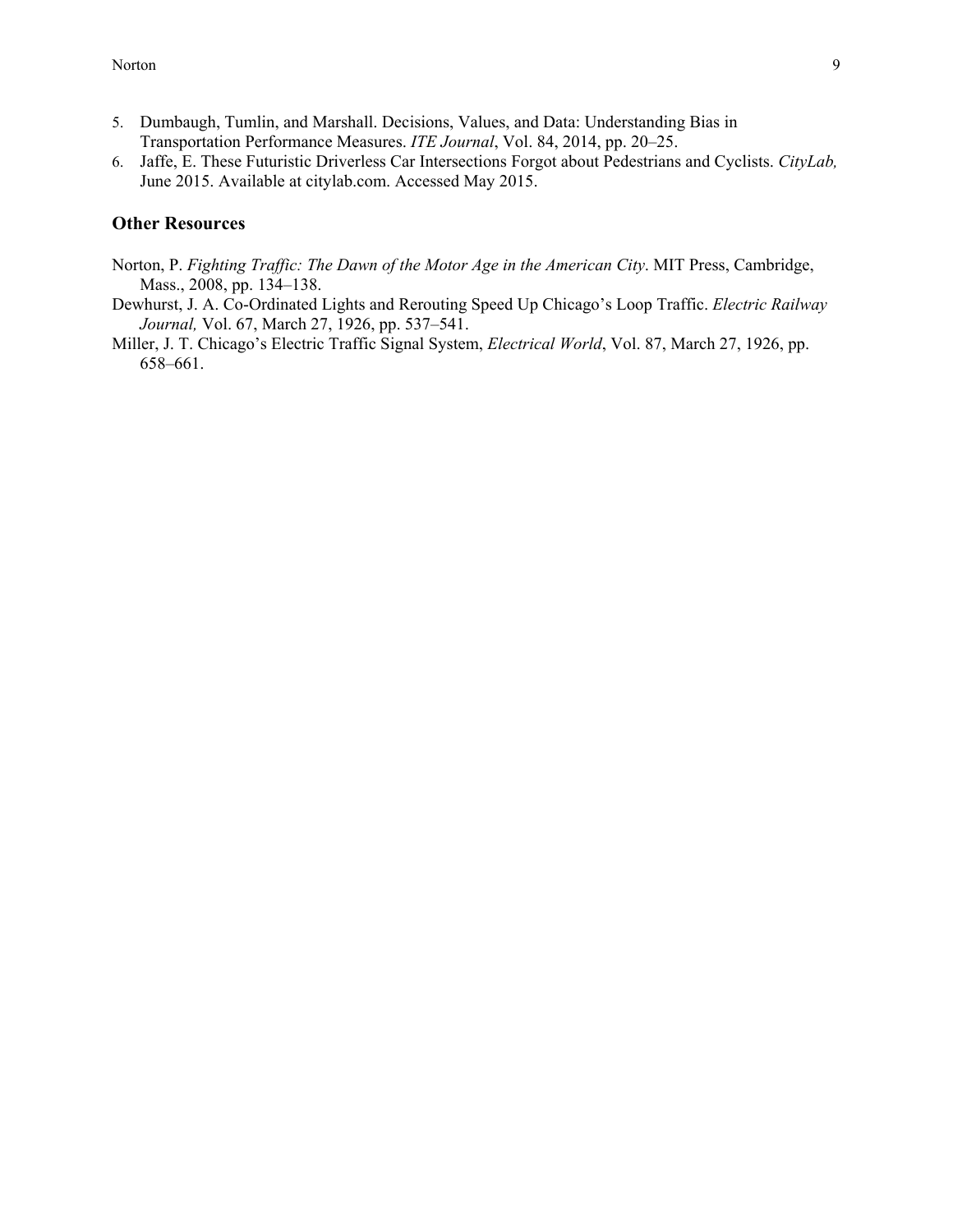#### <span id="page-15-0"></span>**Getting Behind the Wheel**  *Society and the Adoption of the Automobile*

#### **ERIC MORRIS**

*Clemson University* 

**Social, legal, political and economic contexts determine whether technology and innovation is adopted quickly, slowly, or never at all. The importance of each of these contexts is illustrated by the widespread adoption of the automobile in the United States. Society's embrace and a constellation of social, political, legal, engineering and economic factors were necessary in order to turn a toy for the rich into a ubiquitous mode of travel. Enthusiasts for autonomous vehicles take note—social acceptance; accommodating political, legal and regulatory frameworks; and feasible economics will all be necessary to put computers in the driver's seat.** 

Technology might be created by a lone inventor-tinkerer in his garage, but the adoption of that technology is a societywide process. Depending on the social, legal, political and economic technology is a societywide process. Depending on the social, legal, political and economic contexts, technology and innovation may be adopted quickly, slowly, or never at all.

The electric streetcar is a case of the former: it was first tested in the United States in Richmond, Virginia, in 1888, and by 1904, 94% of streetcars ran on electricity. The streetcar quickly gained traction in part due to the fact that the horsecar had acclimated the public to the service. An example of a failed technology is the steam auto, which never caught on for reasons more social and political than technological. As for a technology that was adopted slowly, the internal combustion auto was first introduced in the 1890s, but was not truly embraced as a mass market form of utilitarian transportation until the 1920s. Moreover, mass motorization in Europe lagged behind that of the United States by decades.

Certainly, many of the developments that led to the eventual adoption of the internal combustion auto were technological in nature. Foremost among these, of course, were Ford's introduction of the durable, light, and easy-to-maintain Model T, and its deployment of the moving assembly line a few years later, which caused the time to produce the car, and thus its price, to plummet. A host of innovations, especially the full enclosure of the vehicles, the electric starter, and electric lights were crucial in turning the auto from a recreational pastime for hobbyists into a means of everyday travel in the 1920s.

However, political, social, legal, and economic developments were as crucial as technological ones in putting Americans behind the wheel. The demise of the steam auto is a case in point. Steam autos were feasible at least a decade before internal combustion engines, but never mustered societal enthusiasm; they were associated with steam trains, which were extremely unpopular in cities thanks to noise, soot, fear of accidents, and boiler explosions. Steam trains were banned from many cities.

Four primary political, social, legal, and economic developments aided the widespread adoption of the internal combustion auto. First, regulations against privately operated vehicles began to crumble just as the internal combustion auto was becoming feasible. The path was paved by bicyclists. Like trains, bicycles were also unpopular among much of the general public,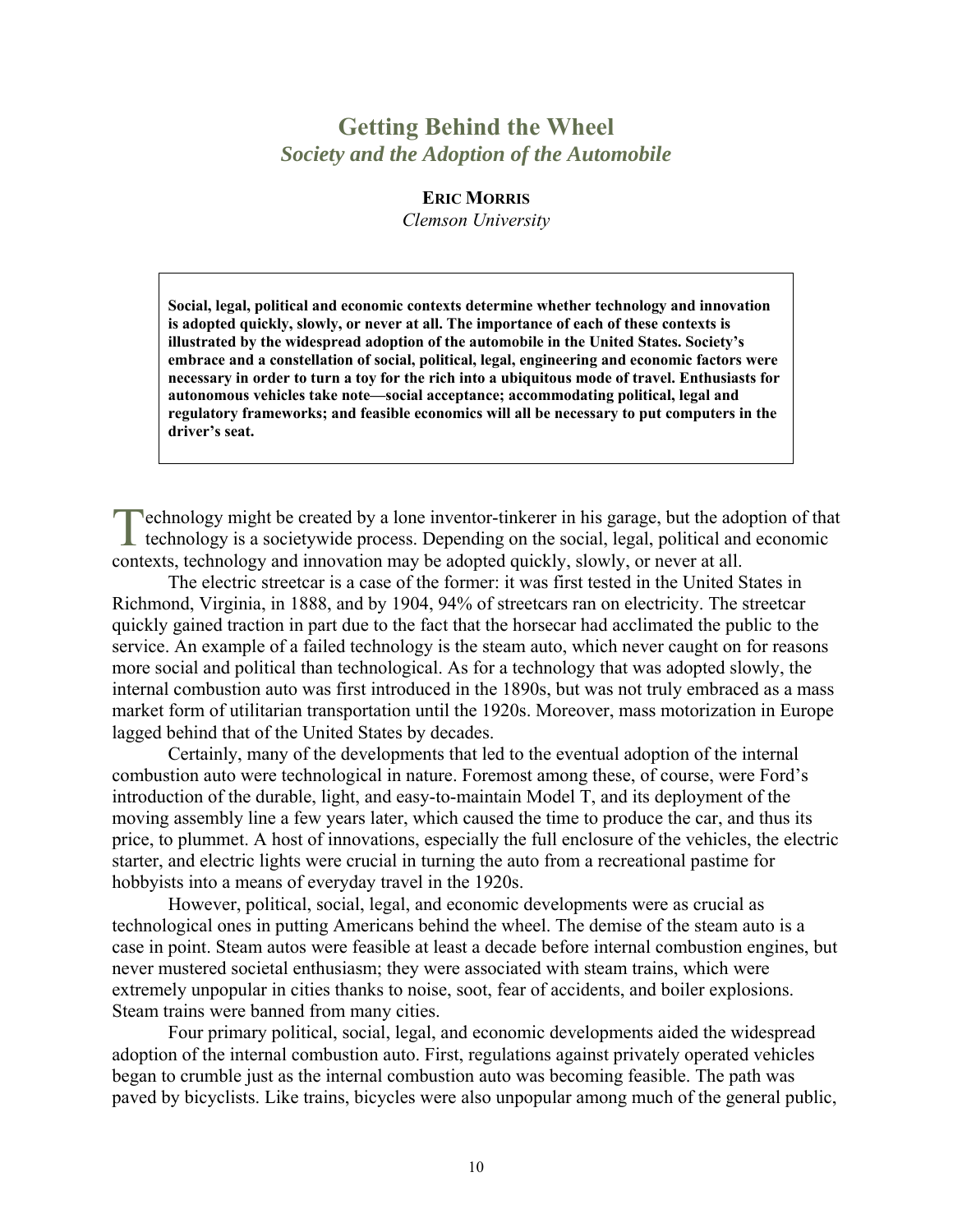and in some places municipalities banned bikes. However, legal precedents in the 1880s and early 1890s established that these bans were illegal and that cities could not regulate which vehicles were permitted on their streets. This would facilitate the adoption of the auto, which was also unpopular with much of the public in its early years.

Bicyclists also helped lead the way for improved road surfaces. Previously, road surfaces in the United States had not been conducive to the adoption of the auto. A majority of city streets in the United States were unpaved even through 1890, and the paving surfaces that did exist, such as cobblestones, did not offer smooth rides. Again, bicyclists paved the way here, forming the "Good Roads Movement" which would be enthusiastically joined by motorists. The answer to their lobbying appeared in the 1890s, with the development and deployment of asphalt and portland cement concrete paving. This was in part a technological development, but also a political one: municipalities began assuming control over road funding in place of the abutters living on the street, who, thanks to a desire to save money and discourage through traffic, had had little incentive to invest in quality pavements. The gradual assumption of control of paving by municipalities took place because of a desire to promote the movement of traffic, but also because a paving surface that was easy to keep clean was needed. Ultimately, it was facilitated by the demise of the "ward boss" system in favor of mayoral control and the replacement of the patronage system with the civil service and commissions guided by experts. In 1890, roughly 8% of city streets had asphalt, concrete, or brick pavement, a figure which rose to about 15% in 1900, 22% in 1910, and 47% in 1920. However, these aggregate figures are somewhat misleading since the main traffic thoroughfares were the first to get the new paving surfaces. Other political developments, such as the professionalization of street cleaning and maintenance, also rendered roads more suitable for automobile traffic.

A third major development, spurred by real estate economics, was the creation of a new type of roadway. Driven by developers who had seen that property with access to parks increased in value, the "parkway" was designed to furnish park access to properties that were not immediately adjacent to greenspace. Originally meant as aesthetically pleasing recreational facilities that served well-heeled residents out for weekend jaunts, parkways' limited access and grade separation (the roads typically had few at-grade intersections) made them desirable facilities for auto travelers. Developed in large part by New York's Robert Moses, the parkway was eventually to evolve into the modern freeway.

Fourth, order was brought to the streets, in large part thanks to William Phelps Eno. Eno wrote the first traffic code in the United States (for New York in 1903) in response not to autos, which were still something of a curiosity, but to horse-drawn traffic. He invented or popularized the stop sign, yield sign, pedestrian crosswalk, traffic circle, one-way street, taxi stand, and pedestrian safety island. These developments were key to segregating incompatible forms of traffic (e.g., they kept pedestrians out of the street) and facilitating traffic flow; these rules of the road were essential in allowing automobiles to operate.

Other societal developments shifted public opinion in the auto's favor. The bicycle and the streetcar had helped the public become accustomed to high-speed vehicles in cities. Highly publicized auto endurance road races in the 1890s helped stoke interest in the new technology. There was widespread dissatisfaction with the urban horse, and the many safety and environmental problems it caused, making a replacement highly desirable. There was also frustration with streetcar service due to crowded vehicles, restrictive schedules, unreliable service, and shoddy maintenance. Combined, these reasons caused many observers to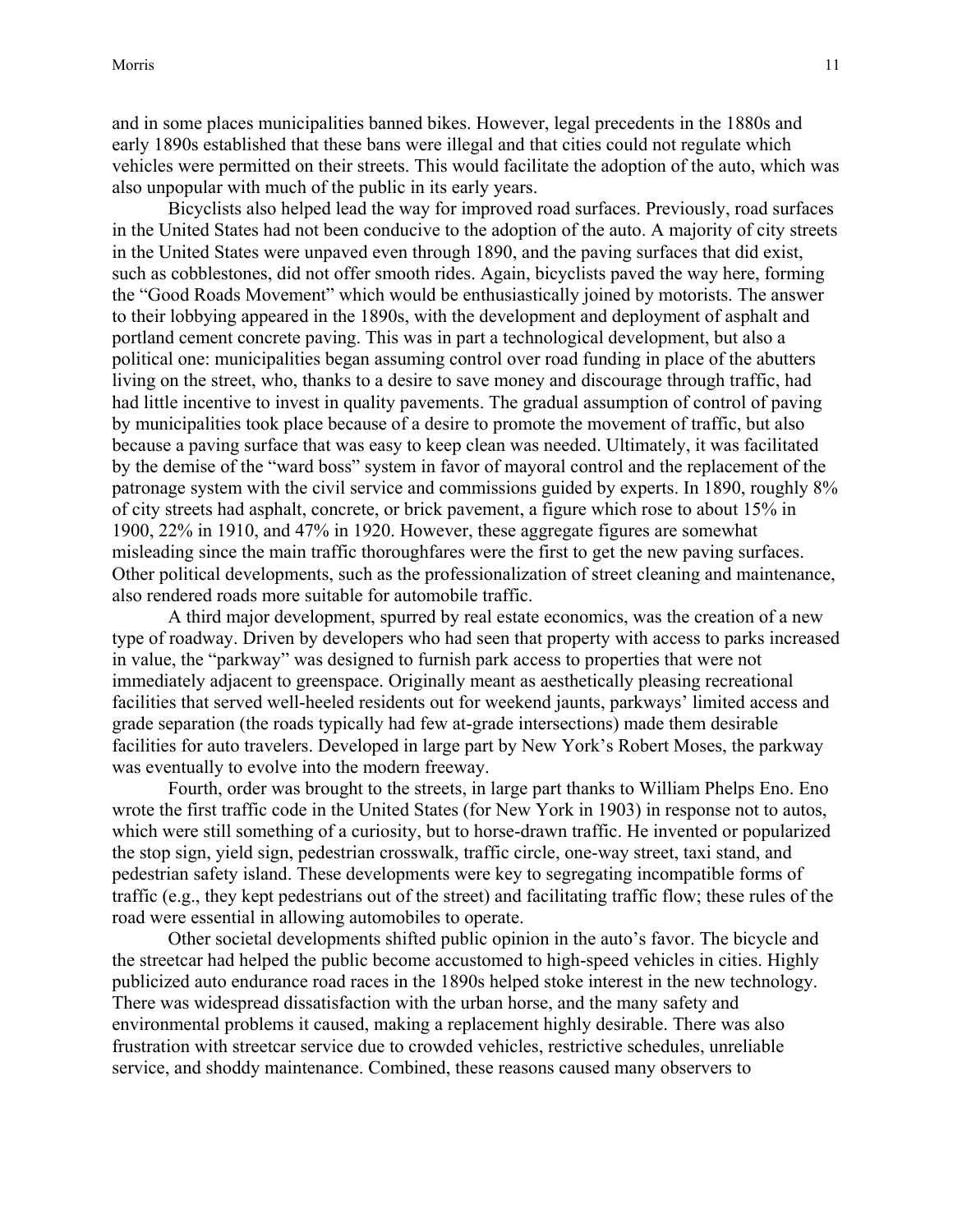enthusiastically hail the auto as a potential cure for environmental, mobility, and economic problems by the late 1890s.

The contrast between the adoption of the auto in the United States and Europe is instructive. If the introduction of the auto was purely a question of technology, Europe, where most of the technological innovations were developed, likely would have motorized first. However, due to social and economic factors, it lagged behind the United States. Europe had a fragmented market with high tariffs between countries that thwarted the exploitation of economies of scale, high taxes on fuel, little petroleum production, and relatively low consumer purchasing power (in part due to the economic disruption caused by World War I). All of this meant that society did not adopt the auto as rapidly as across the Atlantic.

In sum, the auto would not have been adopted without society's embrace. A constellation of social, political, legal, engineering, and economic factors needed to cohere in order to turn a toy for the rich into a ubiquitous mode of travel. Enthusiasts for autonomous vehicles take note—social acceptance; accommodating political, legal, and regulatory frameworks; and feasible economics will all be necessary to put computers in the driver's seat.

#### **RESOURCES**

Jones, D. *Mass Motorization and Mass Transit: An American History and Policy Analysis.* Indiana University Press, Bloomington, 2008.

McShane, C. *Down the Asphalt Path: American Cities and the Automobile.* Columbia University Press, New York, 1994.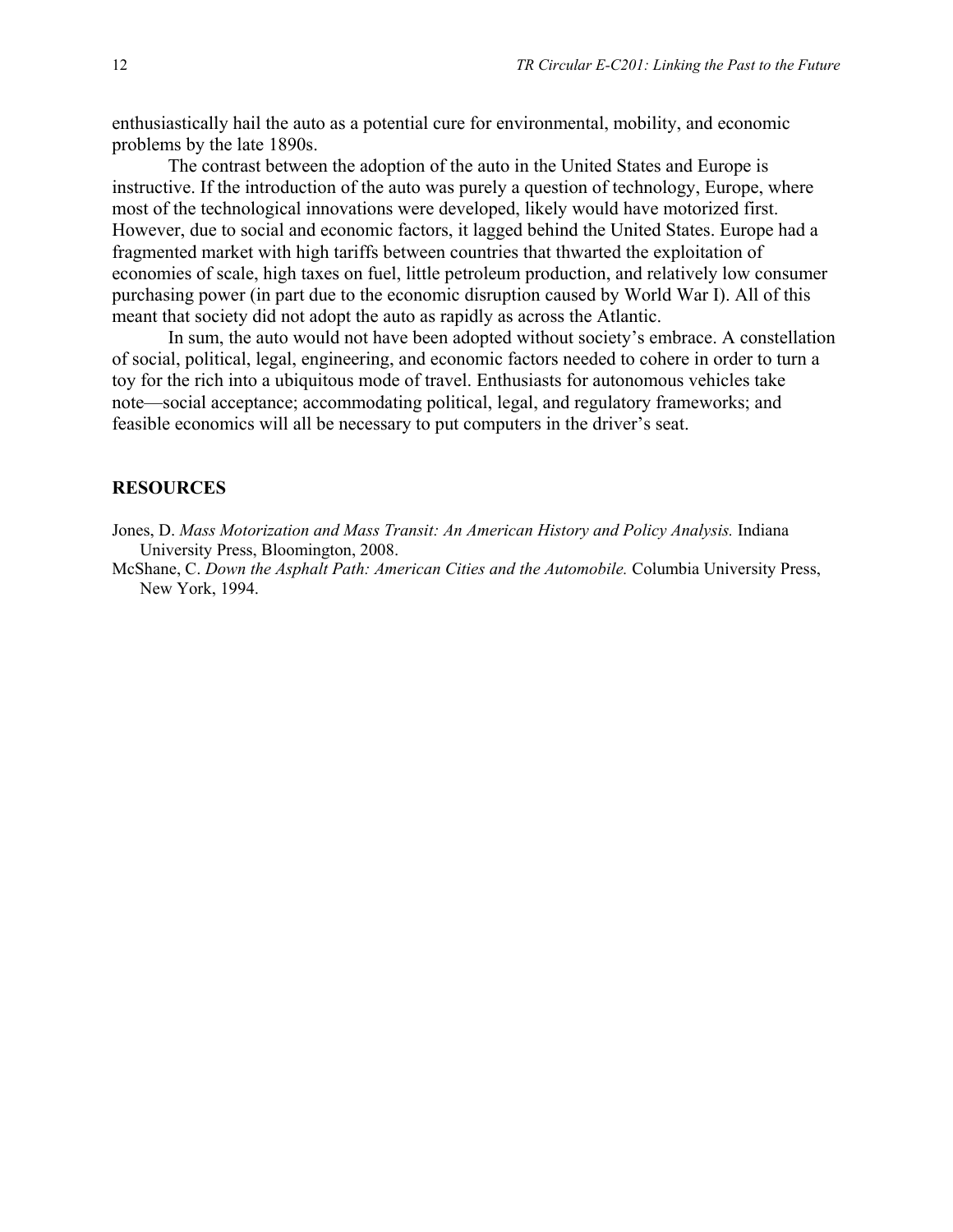# <span id="page-18-0"></span>**Decision Framework for Assessing Technological Change in Transportation and Its Impacts on Society**

#### **STEVE LOCKWOOD** *Consultant*

**Transportation technologies, when combined with other features of their contemporary context, produced unexpected changes—often more significant than their intended consequences. While not a recipe for forecasting or specific scenario development, the lessons of history suggest certain rules can be set forth as a point of departure for structured thinking about the societal impacts of currently evolving technologies. A framework described provides a useful starting point for identifying areas of societal impacts of vehicle automation in terms of topics that are both useful and researchable.** 

here is reason to believe that the evolution of vehicle automation represents the kind of There is reason to believe that the evolution of vehicle automation represents the kind of disruptive transportation technology that—depending on the future context in which it evolves—will have long-range and large-scale implications beyond its intended direct impacts on improving safety and mobility. A considerable literature describes direct impacts of automated and connected-vehicle technology applications on crash avoidance, congestion reduction, mobility enhancement, and reduced environmental impacts—showing significant direct benefits. However, cautionary lessons from the history of transportation indicate that the impact of technology synergizes in complex and often unpredictable ways with its social, business, and institutional context. These synergies produce a mix of unintended consequences good and bad, large and small—and with unpredictable timing and incidence.

#### **HISTORICAL LESSONS**

The Standing Committee on Transportation History discussed several examples of how specific transportation technologies evolved, but when combined with other features of their contemporary context, produced unexpected changes—often more significant than their intended consequences. Examples of major changes examples include the replacement of the horse by the automobile and truck and the development of the Interstate Highway System. Another example presented focuses on the mid-19th century shift from sail to steam power and its impacts on foreign trade. While the speed and reliability benefits of steam propulsion over sail might be expected, the historical record suggests other factors were equally—if not more—important than mode shift to trading partners' comparative advantage, modal competiveness, key players, and level of profitability. These factors included changes in currency and barter practice, business models, banking facilities, corporate organization, and telegraphic communications. Together these factors determined the rate and nature of the impacts of steamships, either diluting or accelerating them in unexpected ways depending on context. These examples suggest the complexity of the synergistic impacts of simultaneous changes in transportation technology and its context (*1*).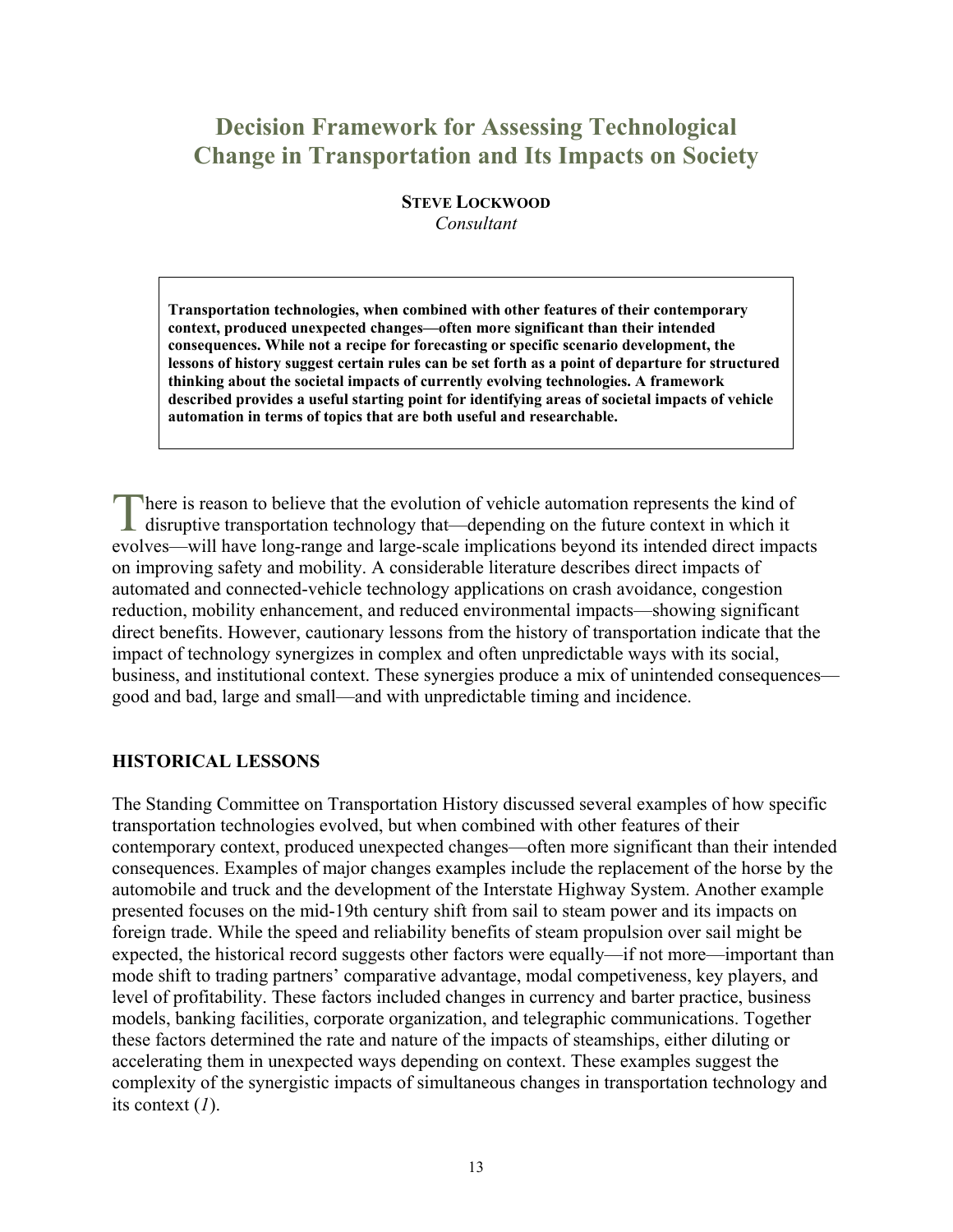Strategic thinking about the implications of vehicle automation in its likely future context is highly speculative; however, historical case studies yield valuable lessons about how to look at technology impacts in terms of direct and indirect effects; lag times; evolution, disruption, and displacement; economic, social, and environmental considerations; unexpected synergies; and conflicts among technologies. While not a recipe for forecasting or specific scenario development, the lessons of history suggest certain rules can be set forth as a point of departure for structured thinking about the societal impacts of currently evolving technologies.

#### **FRAMEWORK FOR THINKING ABOUT FUTURE IMPACTS OF VEHICLE AUTOMATION**

It is useful to have a framework within which to structure key issues in thinking about the potential longer-term social, environmental, and economic impacts of the technologies associated with automated–connected vehicles. One approach is to examine is to structure thinking in terms of the technologies, how they are combined to provide needed functions, the direct immediate impacts of deployment, and the long-range implications related to broader societal implications for policy-making purposes.

Relevant lessons of history include—but surely are more numerous than—the following:

#### **Technology Platforms**

The dictionary definition of technology ("the ways in which society provides itself with material and goods") highlights that automation and connection are not related to single technologies, but are combined and configured into "platforms." Platforms are the unit of direct technology impact. For example, navigation and traffic probe information may or may not be combined into a service that substantially improves traffic level of service.

#### **External Dependency**

A structured examination of the future must account for technology contributions from outside the transportation sector, which today would include advances in information technology, materials, systems, and communications. Furthermore, behavior and institutions may be key to future vehicle automation, such as human factors and behavior; regulation and standards; infrastructure; institutions, regulations, and standards; and business models. The synergies of the interplay between vehicle and information systems and these other dimensions will determine the type and level of impact of the technologies. Institutional context—especially public agency capacity for innovation—is likely to be a major pacing factor (*2*). For example, new forms of public–private partnership and consumer acceptance are likely to evolve, affecting how, when, and where the safety and performance impacts of automation and connection occur.

#### **Direct Versus Indirect Impacts**

The direct impacts of vehicle automation on safety, mobility, costs, physical impacts, emissions, etc. are predictable in direction if not in extent or pace. However, potential indirect impacts social, environmental, economic and institutional—while more speculative, may be just or more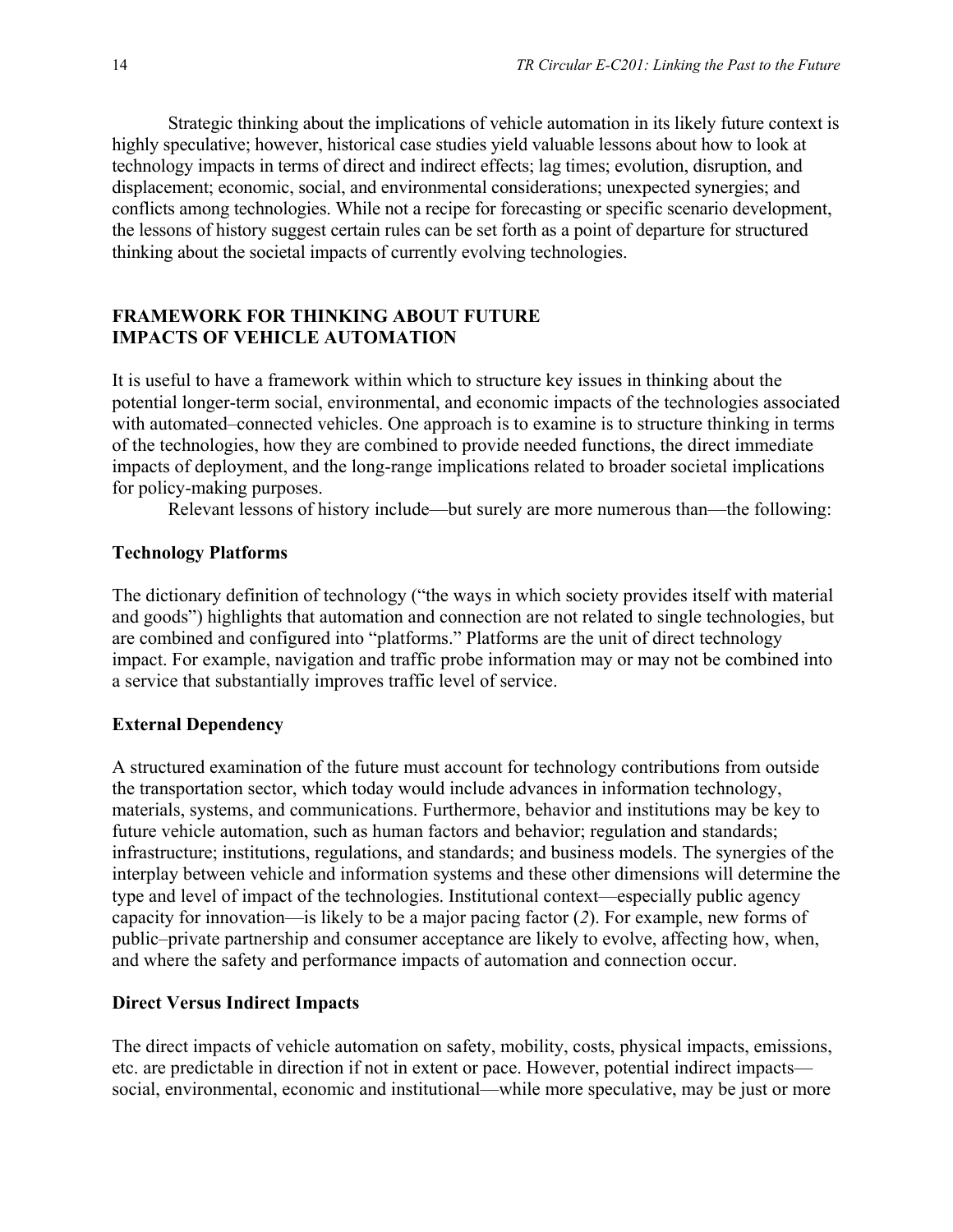significant from an overall societal perspective. For example, what are the likely implications of decreased fatality rates (a direct impact of automation) for the health, insurance, and law enforcement industries (revenues, employment)? The mechanisms of interplay between direct and indirect impacts will play a key role in determining the effects of automation.

#### **Disruptive Versus Radical Innovation**

Disruptive technologies build incremental performance changes on existing technologies and products consistent with business as usual (power steering). Contrastingly, radical technologies introduce replacement products with steep changes in performance and broad impacts (automated braking). Old and new systems (such as roadside traffic signs and in-vehicle traffic advisories) may continue to coexist over long time periods. However, at some point, the disruptive can segue into radical territory and render the older approaches irrelevant.

#### **Time Frame**

Given the likely 30- to 40-year time frame for significant automated vehicle market penetration and slow rate of institutional capacity improvement in the vehicle–highway transportation sector, the initial platforms, system configurations, and services may well be modified or replaced before significant market penetration of the currently available systems. These alternative technologies may yield very different future cost, service, and related impact configurations than are currently forecast.

#### **CHAIN OF IMPACTS**

The first row from [Table 1](#page-21-0) illustrates an initial "accounting framework" progressing from consideration of specific technology platforms to the presumed direct impacts and the likely longer-term societal implications. The example suggests that technology impacts are shaped by human factors, institutional arrangements, and business models that combine with technology to produce new products and services, and to eliminate others.

#### **RESEARCH**

The framework described provides a useful starting point for identifying areas of societal impacts of vehicle automation in terms of topics that are both useful and researchable. In addition, the concept of technologies, platforms, direct impacts, and indirect influences as detailed in Table 1 may be useful to help structure an approach to future scenario building that can capture the full range of more or less likely outcomes. The lessons of history suggest that recognizing the synergy among such dimensions has been at the core of how technologies have produced their principle societal impacts.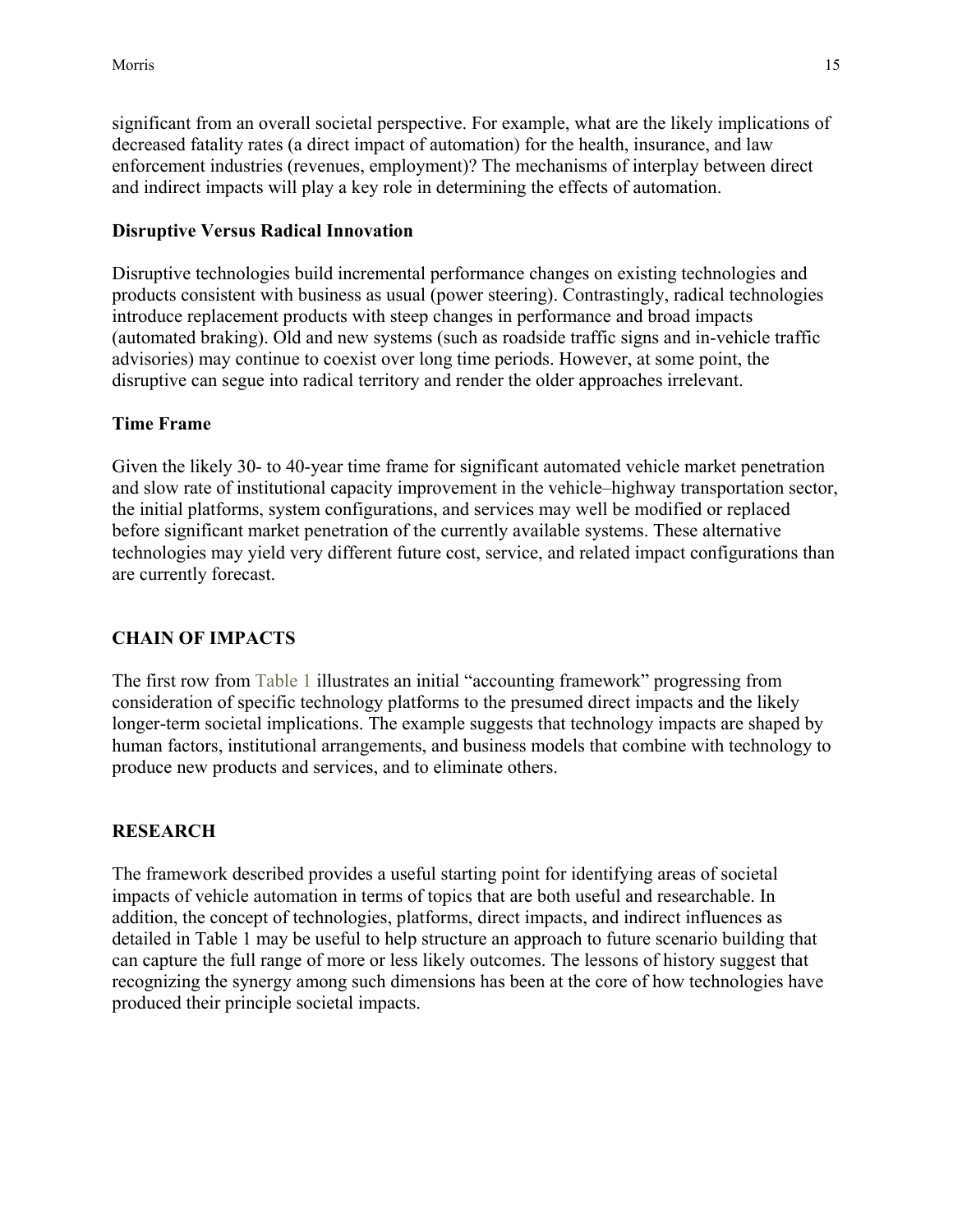#### **TABLE 1 Potential Impact of New Technologies on Highway Transportation: Examples from Operational Support from Automated Vehicle–Connected Vehicle Technologies**

<span id="page-21-0"></span>

| <b>Technology-Based Application Platforms</b>           |                                                            |  |
|---------------------------------------------------------|------------------------------------------------------------|--|
| In-vehicle info (traffic sign warnings)<br>$\bullet$    | Driver training<br>$\bullet$                               |  |
| Preemptive functions (collision avoidance)<br>$\bullet$ | Eco-driving applications                                   |  |
| Driver support functions (cruise control                | Security/privacy protection<br>$\bullet$                   |  |
| navigation)                                             | • New business models, public-private                      |  |
| • Assurance services (breakdown/crash)                  | partnerships                                               |  |
| Car sharing and ride-sharing apps<br>$\bullet$          |                                                            |  |
| • Advanced Transportation Management                    |                                                            |  |
| Centers                                                 |                                                            |  |
| <b>Direct Impacts</b>                                   |                                                            |  |
| Increased vehicle density and highway<br>$\bullet$      | Truck platooning                                           |  |
| capacity                                                | Automated merging                                          |  |
| Improved routing<br>$\bullet$                           | Safe operations of large trucks                            |  |
| Speed harmonization (higher speeds)                     | Hands off vehicle operations                               |  |
| Driver assist in crashes, navigation                    | Reduced law infraction<br>$\bullet$                        |  |
| Reduction in congestion                                 | Reduced incident clearance times                           |  |
| Improved travel reliability<br>$\bullet$                | Viable car-sharing/ride-sharing business                   |  |
| Reduced excess circulation (central business            | models                                                     |  |
| district parking)                                       | Reduction in fixed costs of vehicle ownership              |  |
| Improved parking supply efficiency<br>$\bullet$         | Reduced vehicle emissions<br>$\bullet$                     |  |
| Social, Environmental, Economic Implications            |                                                            |  |
| Reduced freight delivery costs<br>$\bullet$             | Reduction in need for law enforcement                      |  |
| Increased vehicle miles traveled                        | Reduction in insurance/health costs (industry              |  |
| Reduced Travel time for given trips (esp.               | impacts)                                                   |  |
| rural/intercity)                                        | • Reduction in and health costs (industry                  |  |
| • Reduced space demand for parking (and off-            | impacts                                                    |  |
| site potential)                                         | Increased highway capacity (ops, lane widths)<br>$\bullet$ |  |
| Increased compatibility of vehicle-bike-                | Congestion managed and reliable                            |  |
| pedestrian<br>Reduced need for roadway expansion        |                                                            |  |
| Improved vehicle maintenance levels<br>$\bullet$        | Ability to focus transit on high density                   |  |
| Ability for drivers to make alternative                 | corridors                                                  |  |
| (productive?) use of time                               | • Reduced demand for transit (from transit                 |  |
| Reduction in vehicle ownership                          | dependents)                                                |  |
| Reduction in car market (industry impacts)<br>$\bullet$ | Encouragement of mega-regions<br>$\bullet$                 |  |
| Reduction in parking income                             | New urban design options re accommodation                  |  |
| • Reduction in taxi/transit driver jobs                 | of vehicles                                                |  |

#### **REFERENCES**

- 1. Lockwood, S. Augustine Heard and Company, 1858–1862: American Merchants in China. *Harvard University East Asian Monographs Series*, No. 37, 1971.
- 2. Lockwood, S. *Organizing for Reliability: Capability Model Assessment*, FHWA, U.S. Department of Transportation, 2015.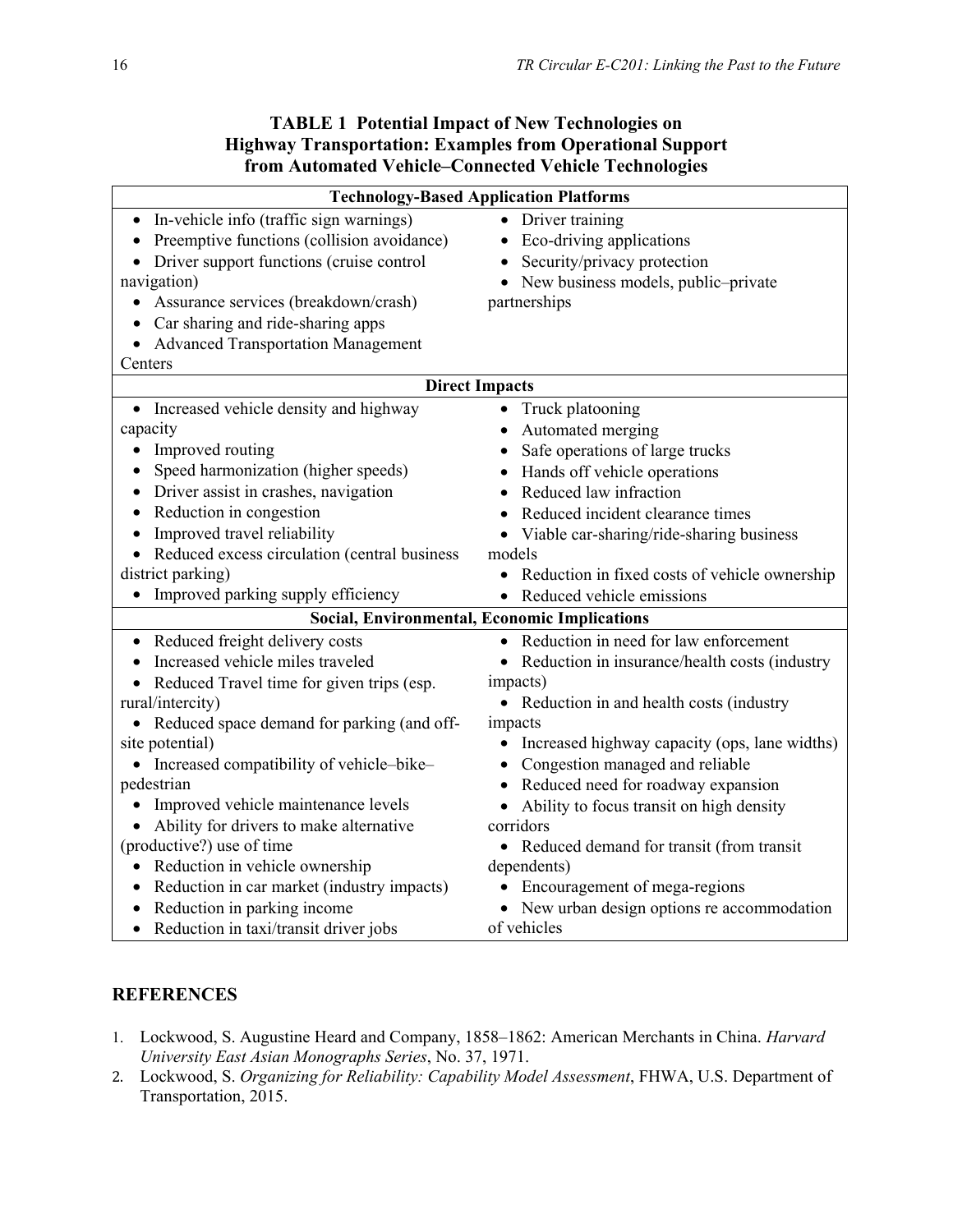#### <span id="page-22-0"></span>**Uneven Acceptance of Technology for Traffic Operations**

**PHILIP J. TARNOFF**

*University of Maryland, College Park* 

**Transportation technology and practices sometimes remain frozen in place and time. If we are to accelerate and improve our service to the public, it is important to understand the reasons for these uneven results. Reviewing a few well-known technological successes and failures helps to illustrate how different technologies flourished or faltered. These examples point to the need for improved public education of modern technology's potential. This can best be accomplished through improved performance measurement that produces data to quantify the successful implementation of advanced technologies. Without reliable accounting of successes and failures, the public will never develop an understanding of what is possible.** 

he past century has seen an explosion of technological innovation led not only by the The past century has seen an explosion of technological innovation led not only by the information technology (IT) industry, but other sectors including material science, medicine, telecommunications, and many others. The transportation community has both taken advantage of these advances and made innovations of its own. Unfortunately, there are a number of other areas in which transportation technology and practices remain frozen in place, using approaches that have been in in existence since the 1960s. If we are to accelerate and improve our service to the public, it is important to understand the reasons for these uneven results.

To begin with, it must be recognized that the transportation community is not a homogenous industry dominated by a few big companies, as is the case with the IT industry. The transportation community is made up of 50 state departments of transportation, as well as many other entities, including metropolitan planning organizations and city departments of public works. The picture is further complicated by the numerous federal agencies and associations that provide additional guidance and regulation. Changing the technology paradigm within this large complex community is analogous to changing the course of an ocean liner. It is a slow process that requires recognition of available technologies, appreciation of their benefits, and identification of funding needed for their implementation. In some cases, the adoption of a new technology requires its acceptance by a skeptical and litigious public as well as labor unions that might be affected by its use. There is often an incentive to continue with business-as-usual rather than assume the risks and extra effort associated with doing things differently.

While a comprehensive analysis of the adoption of entire range of technological progress is beyond the scope of this paper, it is instructive to review of a few well-known technological successes and failures.

One of the most obvious successes has been the toll industry's adoption of electronic payment systems. Examples including E-ZPass in the northeast, SunPass in Florida, TxTAG in Texas, owe their success to better customer service and reduced toll collection costs. There are more than 20 other mostly unique and incompatible systems. This example illustrates both the successes associated with adopting new technology as well as the challenges of agency independence, which may limit system interoperability. In spite of their lack of compatibility,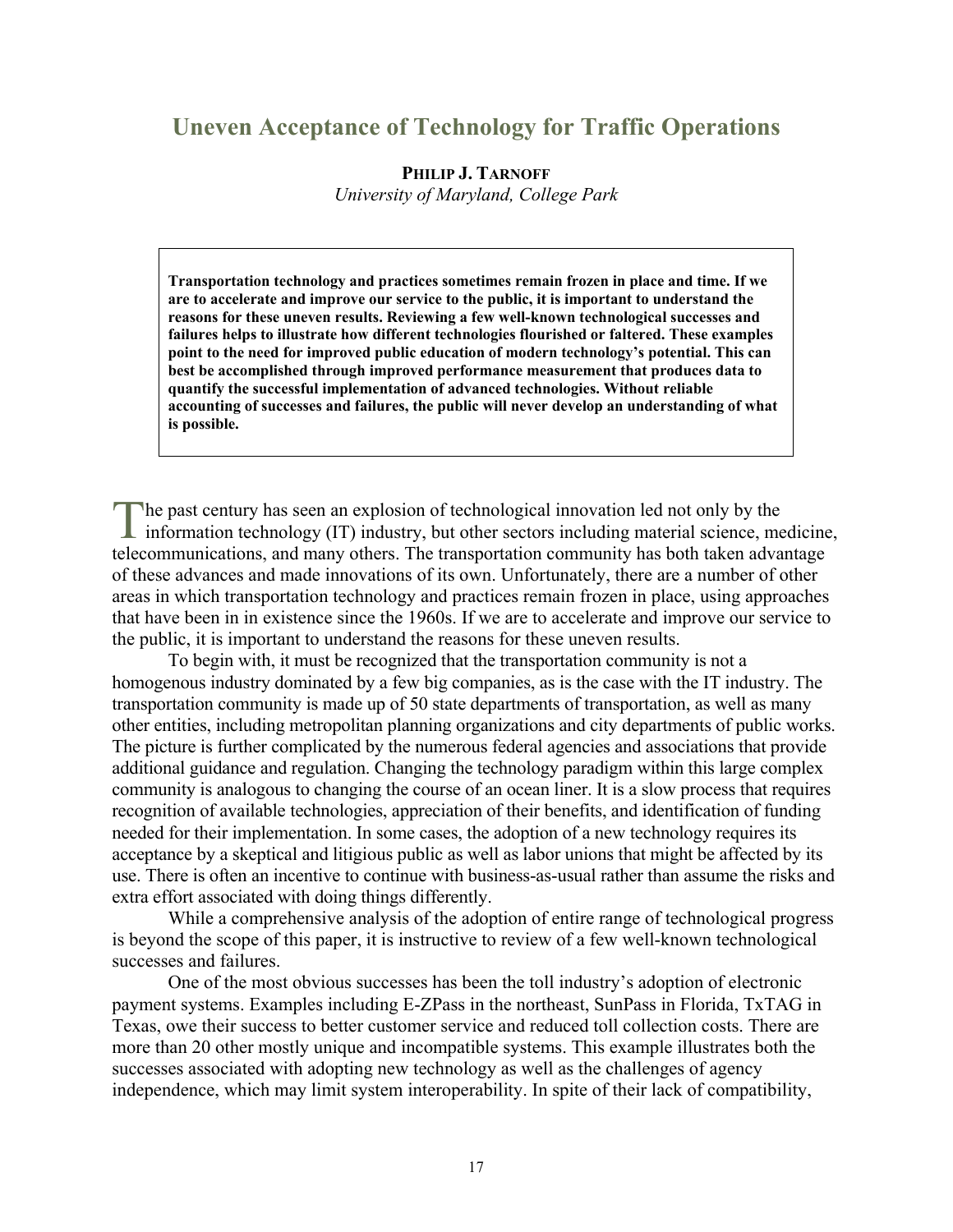electronic payment systems have been universally considered a success because they provide improved customer service and reduce the operating costs of toll collection.

A second success story has quite a different background. This success is related to the display of travel times on variable message signs (VMS). These displays are appreciated by travelers because of their value in helping them deal with unpredictable travel times. In contrast with electronic payment systems, participating agencies do not realize any financial benefits from VMS implementation. However, the cost of adding travel times to signs is modest as relatively inexpensive travel time data is widely available from the private sector. The rapid acceptance of this technology is due to a number of factors: (1) the public generally likes it; (2) it can be implemented at a modest cost; and (3) the FHWA actively encourages its implementation. Clearly agencies perceived this as a win-win situation.

There are equally compelling stories associated with technologies that have not been generally accepted. Adaptive signal control, in which traffic signals automatically adjust their timing in response to measured changes in traffic flow, has existed for more than 25 years. It is routinely implemented internationally by countries on every continent. Yet it has only been implemented by approximately 10% of the U.S. agencies with signal operation responsibilities. The stated reasons for not adopting adaptive signal control include cost, increased staff, system complexity, and the absence of a compelling case for its effectiveness. Adaptive control provides the greatest benefits during unusual traffic conditions, such as unpredictable traffic-generating incidents. Yet operational improvements are typically measured during predictable traffic conditions in order to compare system performance under similar sets of conditions. As a result, adaptive traffic signal systems rarely demonstrate the performance improvements of which they are capable. This fact, combined with the additional cost of these systems, discourages their implementation by under-funded and under-staffed agencies.

Ramp metering is a similar technology with proven benefits whose adoption has been very slow. While accurate data is unavailable for the number of U.S. freeway ramps with metering, it is likely that the implementation of this 25-year-old strategy has been even slower than that of adaptive signal control. Reasons for ramp metering's slow acceptance are similar to that of signal control. In addition, ramp metering often faces added public opposition from motorists whose delays on entrance ramps are increased. Agencies are often reluctant to make the effort to overcome this resistance without the active support from its beneficiaries.

In the case of both ramp metering and adaptive signal control, the lack of public support has allowed agencies to defer their implementation. The absence of this support is, in part, due to the failure of the transportation community to educate their customers regarding "what is possible." The public believes that we are mired in congestion without any hope for a reprieve. Many believe that poorly timed traffic signals and clogged freeways are an inevitable curse of the 21st century.

This brief overview of technological winners and losers supports the thesis of a diverse, risk-averse, and underfunded community of practice. It also points to the need for improved public education of modern technology's potential. This can best be accomplished through improved performance measurement that produces data to quantify the successful implementation of advanced technologies. Without reliable accounting of successes and failures, the public will never develop an understanding of what is possible.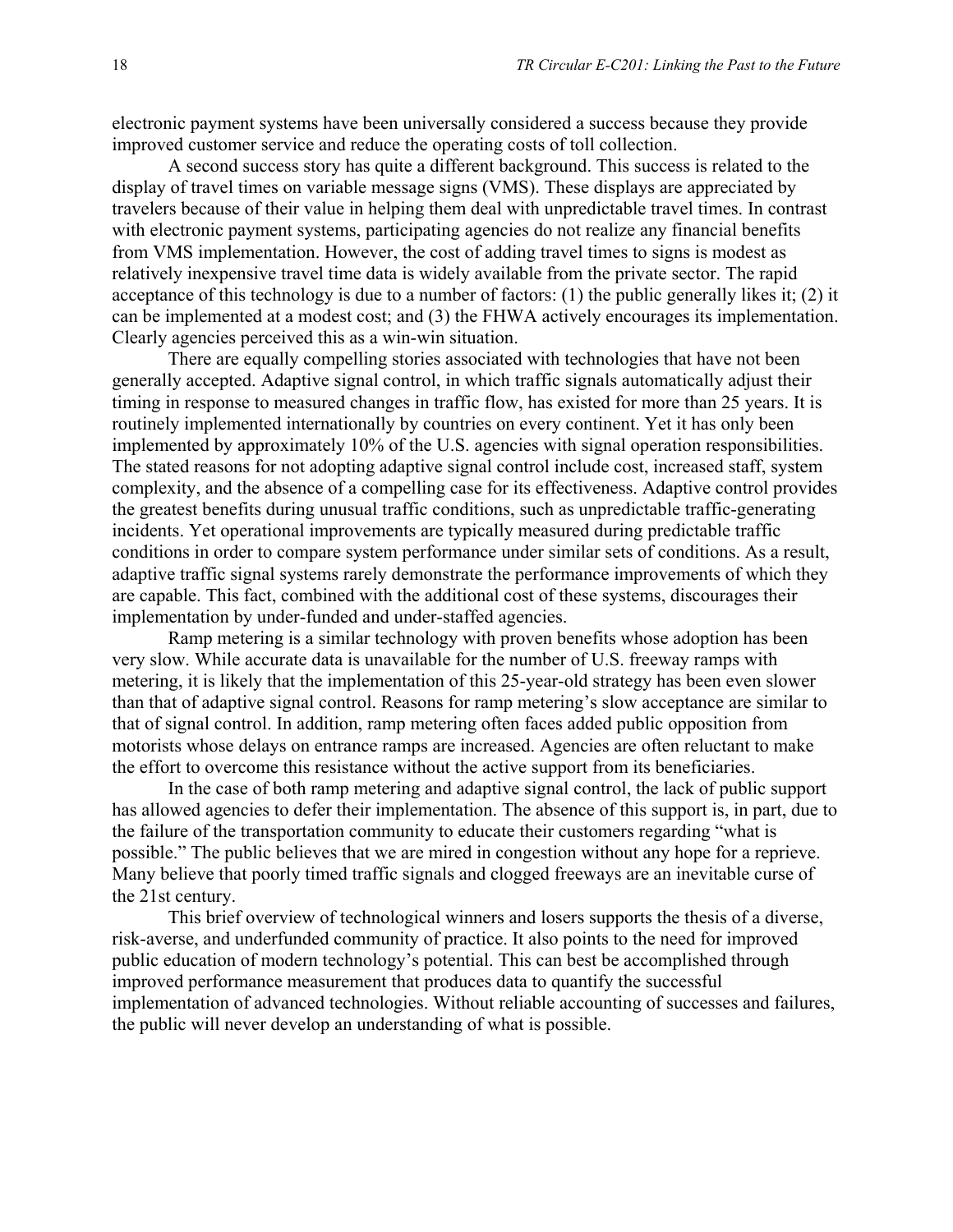#### <span id="page-24-0"></span>**Turning Failure in Research into Success**  *The Intermediate Capacity Transit System Story*

#### **PIERRE BARRIEAU**

*Université du Québec à Montréal* 

**Governments often finance transportation innovation, which is viewed as "wasteful" by critics. Government funding, however, has generated great advances in transit design and technology—just not always in the product or manner that was requested by the funders. In many cases, private corporations harness government innovations to fulfill a different purpose than for which they were originally intended. Therefore, far from wasteful, government failure may well be the road to commercial success.** 

fter World War II, the transit industry was in dramatic decline. Outdated equipment, rising A fter World War II, the transit industry was in dramatic decline. Outdated equipment, rising costs that exceeded revenue, and the inability to serve new and expanding suburbs caused many networks to declare bankruptcy or to be municipalized. This situation led transit industry leaders to look towards modernization to reduce operating costs. Among the earliest actions taken by most networks was replacing the aging streetcars with new bus fleets. More drastic approaches included reducing frequency of service, abandoning lines, and in some cases, shutting down complete networks. The quest for improved transit finance also led to a wave of subway construction in the United States and Canada. Cleveland, Ohio, and Toronto, and later, Montreal, Canada, built subway networks that would operate in a hub-and-spoke configuration, in the hope of more modest operating costs. Other cities such as Philadelphia and Chicago expanded their networks with the same principles. While seemingly counterintuitive, this was a logical step for most cities; while bus networks ran deficits, subways were able to absorb a much higher level of expenditure, sometimes even making a profit.

In the pursuit of lower operating costs, subway networks adopted new technologies from advances made during the World War II. New and fast modern rail vehicles incorporated advances in propulsion systems, communications, automation, and navigation. Standardized parts and modern vacuum tubes led to systems that were also cheaper to operate and maintain than were older models.

During the 1960s and 1970s governments around the world invested massively in mass transit research. In the United States, the great society ideals pushed the federal government to get involved in mass transit development. Projects emerged under President Johnson and continued during the Nixon Administration. Particular projects included Washington, D.C.'s, subway, as well as San Francisco's Bay Area Rapid Transit system. During this same time, the U.S. standard light rail vehicle (LRV) was also developed as a new generation of LRV. Additional U.S. advancements included a state-of-the-art car project, which developed a new generation of subway railcar, and the Transbus project, which created the General Motors RTS bus. The provincial government of Ontario also funded research into the development of new buses, streetcars, subway cars, commuter rail cars, and personal rapid transit (PRT). The West German government invested in various transit technology projects, pursuing research, network expansion, and magnetic levitation (maglev) trains. The French government funded the development of high-speed rail (TGV) rolling stock, the first generation of new LRV, the Tramway Standard Français (TSF) and the PRT system ARAMIS.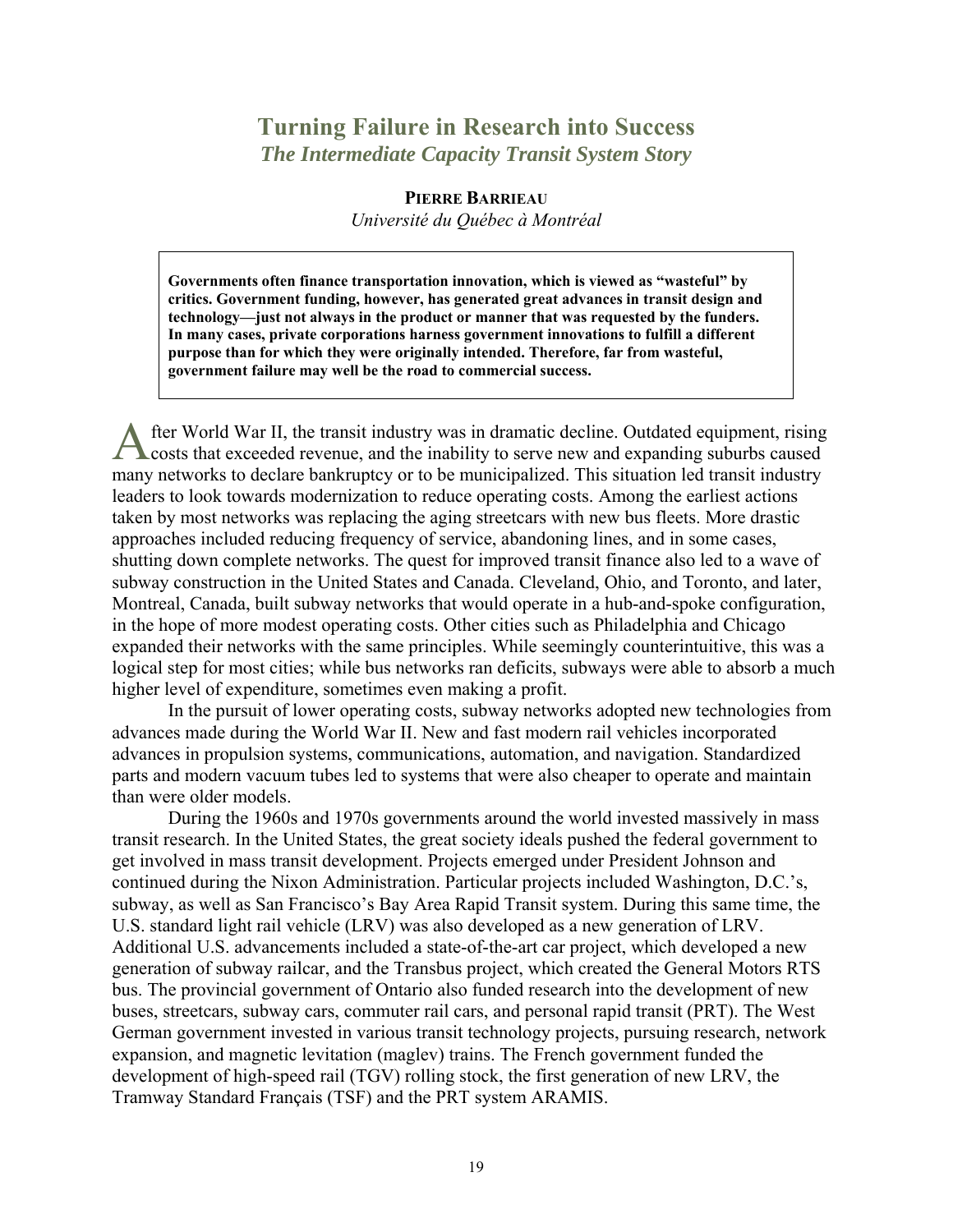Over time, many of these projects became mired in controversy. There were cost overruns, projects that were unable to live up to expectations, and products that did not respond to the needs of the transit industry. Finally, in some cases, governments simply lacked the available funds to proceed past the research phase into implementation.

One of these 1960s- and 1970s-era projects was the development of a medium-capacity driverless subway technological platform. This technology survived several failures, ownership changes, and rebranding to become one of the most popular Bombardier Transportation train control systems and is used globally today.

In 1971, the West German government funded a 5-year grant to Standard Electrik Lorenz to develop an urban automatic maglev transit system that would offer a level of service comparable to PRT but with a higher capacity (18 passengers per car instead of four). From this grant, the Intermediate Capacity Transit System (ICTS) was born. The "brain" of this automated transit system is the SelTrac, which effectively permits driverless subway operations. This technological advance was crucial in improving transit in the suburbs where low development density patterns could not fill the high capacity of traditional subway cars, but patrons still desired high-frequency service. The solution was a small vehicle with a high frequency. In order to keep costs low, its operations also needed to be automated. In 1973, the Government of Ontario, through its Crown Corporation OTDC, purchased the rights to market the product in North America. However, major technological hurdles identified in 1974 caused the West German government to cancel funding for the project.

Despite canceled West German funding, the Urban Transportation Development Corporation (UTDC) (formerly OTDC) took over the project and continued developing the technology. Over time, conventional steel wheels replaced the levitating trains, and the vehicle size was increased yet again. The first three of these projects were built in suburban Toronto (Scarborough); Detroit, Michigan; and Vancouver. Despite UTDC success with other transit ventures—its Orion Buses, the Canadian LRV streetcars, subway cars, and bi-level commuter railcars—they were unable to complete any sell the ICTS to additional cities. In this vein, there was an attempt to adapt the ICTS guideways, signalling, and vehicles, for suburban operations with longer railcars, conventional propulsion, and a pantograph to collect power. However, this new research project was canceled following the abandonment of the proposed project using this technology—GO-URBAN—in suburban Toronto in 1985.

UTDC was privatized in the 1980s, and in 1986, the rail transit division was sold to Montreal-based major engineering firm Lavalin. Lavalin went bankrupt before being able to sell the technology and Bombardier bought the rail transit division in 1991. The platform was renamed advanced rapid transit. It improved with further technological advancements and was later sold to several cities around the world including New York, Beijing, and Kuala Lumpur. Today, the system is branded as Innovia and continues to be sold on the global market and as an important component of Bombardier's product line.

The SelTrac was purchased by Alcatel when UTDC was split up between rolling stock and signaling. It is now marketed by Thales and is one of the most popular automated train operation systems in the world, used in cities such as Beijing, Detroit, Dubai, London, New York, Paris, Shanghai, Toronto, and Vancouver.

When projects are driven by public policies and not market demand, projects can fail. The technological goals may be out of reach or the market might not want your product. However, one of the beautiful things about capitalism is the ingenuity of the private corporation. Private corporations can often salvage innovations and market them for a profit. They do this by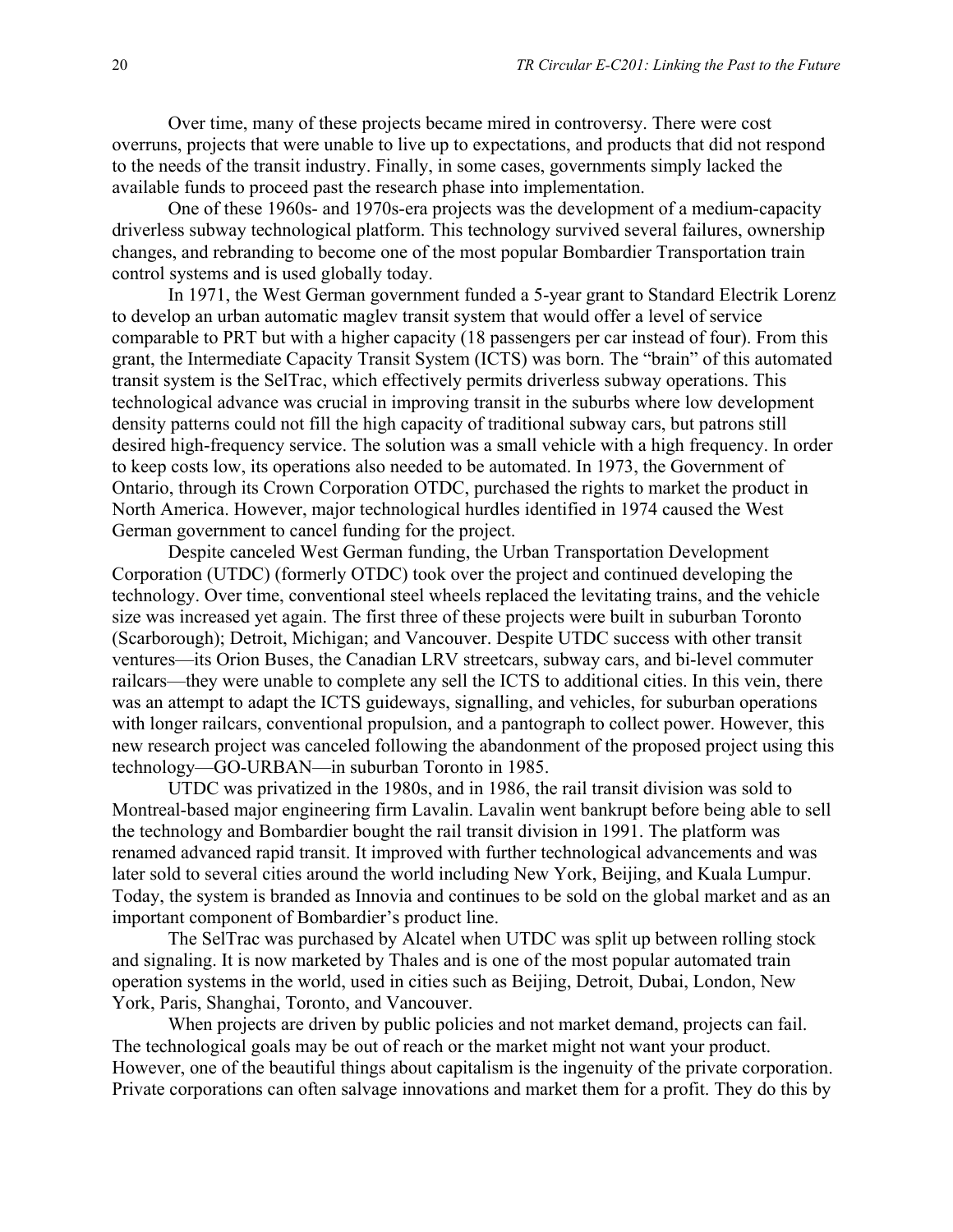offering what the market wants. Although opponents of government-funded research may claim that West German government "wasted" dollars on ICTS, the platform has become a worldwide success. The same can be said about the French TGV and TSF, which have become the Citadis platform, and have become the backbone of the Alstom product line of high-speed train sets and LRVs. Government funding has generated great advances in transit design and technology, but just not always in the product or manner that was requested by the funders. Government failure may well be the road (or in this case rail) to commercial success.

#### **RESOURCES**

Bombardier. Available at http://www.bombardier.com/. Latour, B. *Aramis or the Love Of Technology*. Harvard University Press, Cambridge, Mass., 1993.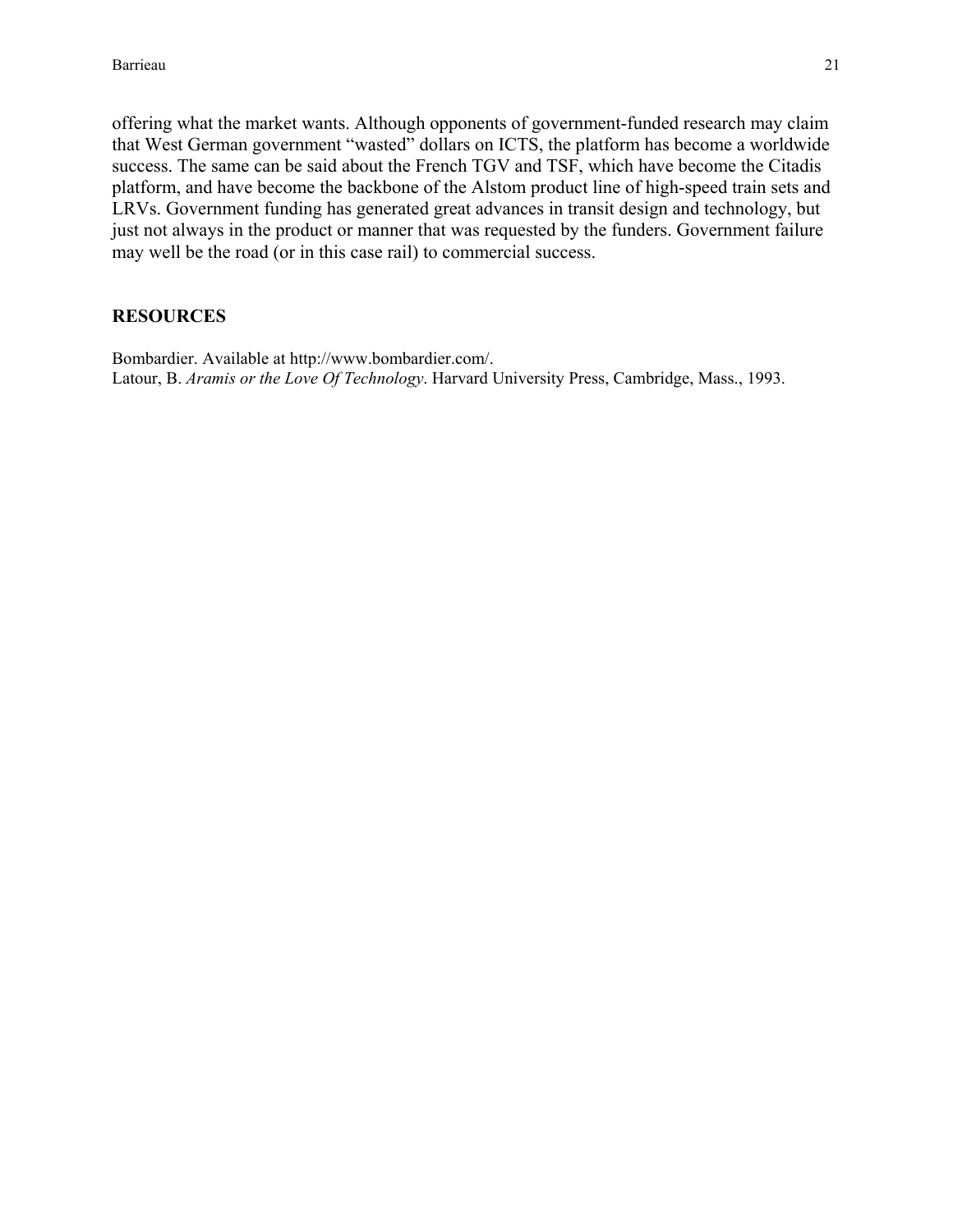## <span id="page-27-0"></span>**Birth and Development of Intelligent Transportation Systems in France**

#### **JEAN-PIERRE MÉDEVIELLE**

*Ingénieur des Ponts, des Eaux et des Forêts* 

**The evolution of ITS in France began in the 1950s and 1960s, has drawn on developments in technology, and been influenced by operational requirements related to frequency needs, safety assessment methods and certification, human factors, and organizational issues. French ITS continues to be marked by innovation and international collaboration, although there often is a long period of time between invention and innovation uptake.** 

ntelligent transportation systems (ITS) entered the field of transportation in France soon after Intelligent transportation systems (ITS) entered the field of transportation in France soon after World War II and followed the various information and communications technology (ICT) and command, control, communications, computers, and intelligence technologies that occurred in France as well as elsewhere.

The evolution of ITS in France began in the 1950s and 1960s, with the use of "cybernetics" and "operational research." These technologies emerged first with respect to all modes' traffic management and transportation operations, and later with the first attempt to automate a rail locomotive. After the uptake of "flying by wire" concepts by those interested in aeronautics in the 1970s and 1980s, three main automated transit projects (automated people movers or personal rapid transit) were developed for Lille (VAL), Lyon (MAGGALY), and Paris (ARAMIS), the last of which is not in operation. All these projects drew directly upon developments in technology and were also influenced by operational requirements related to frequency needs, safety assessment methods and certification, human factors, and organizational issues.

In the 1980s transportation projects relied on the new concept of "telematics," which was supported by national, intergovernmental, and European research and innovation. Programs that complemented advances in engines and propulsion systems included three major, and historically significant, road-automotive ITS projects: PROMETHEUS (automation and cooperation), CARMINAT (information), and DRIVE (road telematics).

As these projects advanced elements of the program, ITS concepts appeared in public discussions and events, including the First World ITS Congress in Paris in 1994. These events addressed ICT specifically applied to transportation systems. An important milestone was the participation of a French delegation to the 1997 San Diego Demo, which included TV journalists and reinforced the continued development of a good Franco–Californian relationship in the following international seminar on automation. This collaboration had more than symbolic outcomes; the "La Route Automatisée" concept development through the French SCOREF program, raised the question of levels of automation and allowed French stakeholders to provide important inputs at European and international levels.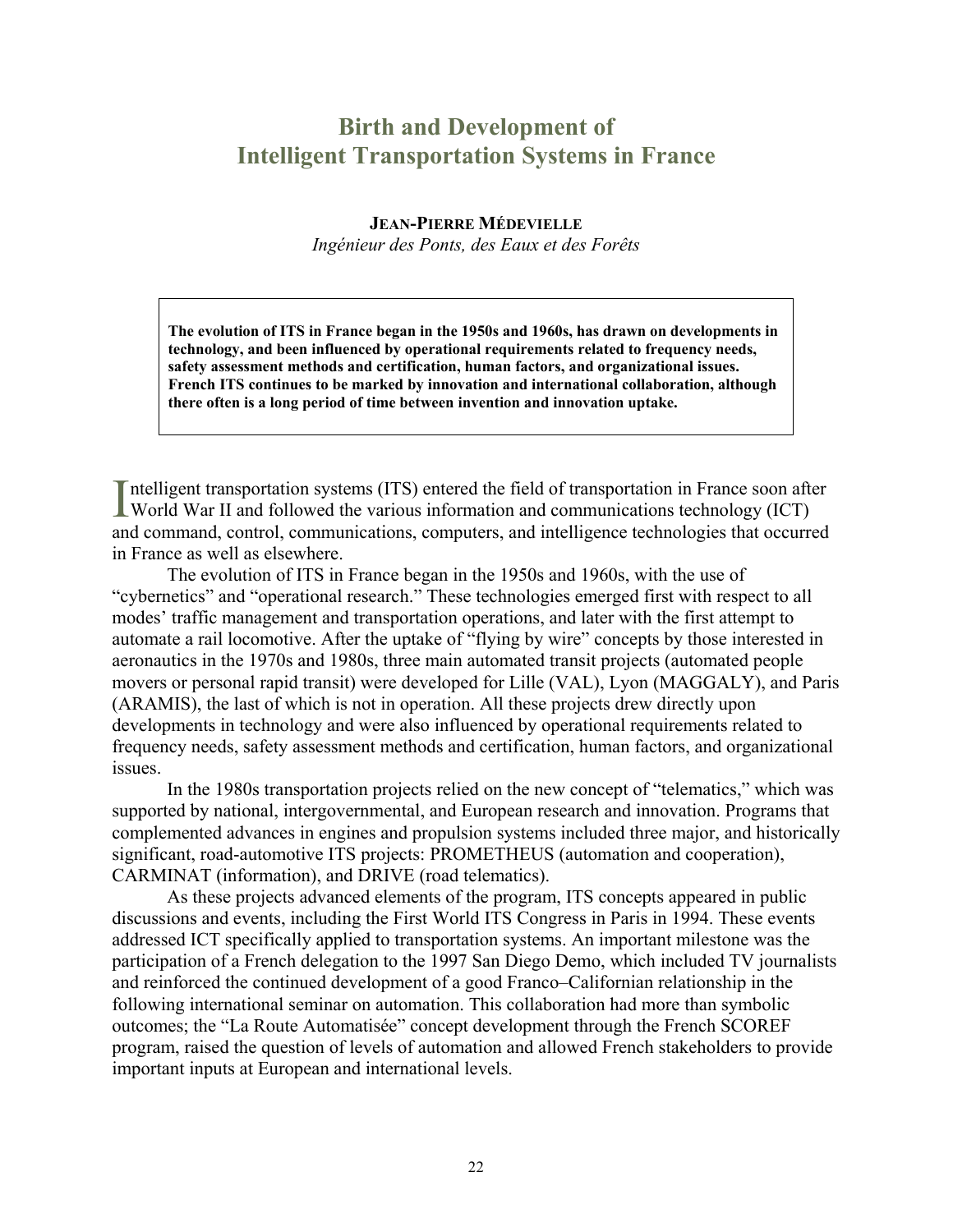France invested in the full innovation cycle, including test beds, pilots, field operational tests, innovation incubators and competitiveness clusters, but also, because of their importance, on other critical scientific issues such as acceptance and human factors and human machine interface issues. These efforts were supported by the still-existing HUMANIST Network of Excellence (NOE); road cooperative traffic management (ITS, CO2); through the NEARCTIS NOE with associated members from the United States, Japan, and Australia or the transportation part of the HYCON2 NOE-complex system; the robot sciences (cyber cars) or Internet sciences (IPV6); or micro- and nanotechnologies.

At every stage of ITS development, and even before the appearance of the ITS concept itself, there have been new developments in hardware, software and "orgware," pushed and pulled by knowledge of the transportation and ICT industries and their scientific communities. This has been driven by assessment, benchmarking, and cooperation at the European and broader international levels. Focus in the development of these technologies has often been on reliability, safety and security, and affordability. Also important have been market acceptance, human factors and human–machine interface, as well spectrum allocation and reservation

There has often been a long period of time between invention and innovation uptake. It took 15 years of focused research to transform the aeronautics "flying by wire" concept into an automated underground uptake; it has been the same from CARMINAT to the full operation of RDS-TMC, or for many functionalities coming from PROMETHEUS.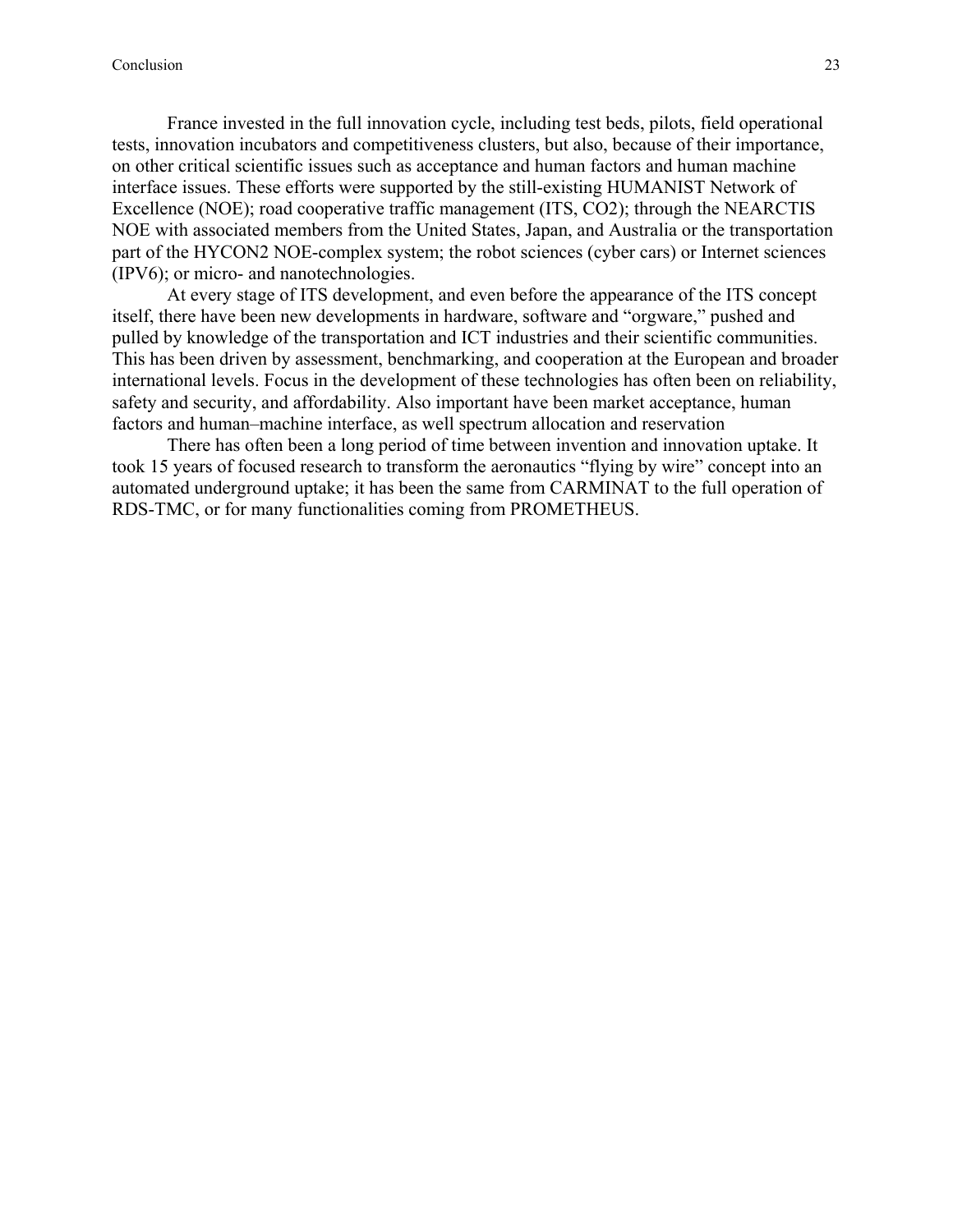#### **Conclusion**

#### **MARTIN WACHS**  *University of California, Los Angeles*

#### **STEVE LOCKWOOD** *Consultant*

<span id="page-29-0"></span>Technological advances are making intelligent vehicles, smart highways, connected vehicles, and autonomous vehicles objects of everyday conversation. New features and services are and autonomous vehicles objects of everyday conversation. New features and services are already available in the current market and others are discussed widely enough that they are familiar to most adults in every developed country. Dynamic crash avoidance, advanced forms of cruise control, and navigational guidance systems are common in vehicles or available on smart phones. New carsharing and ridesharing services are being brought to market every month. Technology and services providers (original equipment manufacturers and others like Google) are predicting availability of full vehicle automation in selected contexts in the 10- to 20-year time frame. The U.S. Department of Transportation (DOT) has a pending regulation regarding onboard technology that would have a major impact both on industry and consequent deployment of technologies. Several states have enacted legislation-setting standards related to the movement of driverless vehicles on state highways. U.S. DOT, TRB, research, and industry entities are conducting studies regarding implementation and its potential costs and benefits, as best they can be identified in the short run.

The experts who participated in the 1-day History Committee workshop and the additional session at the TRB 93rd Annual Meeting in 2014 recognize both the desirability and inevitability of coming changes and urge the transportation policy and corporate communities to address the many social, behavioral, and institutional changes that will arise in response to these technological trends. By studying the history of past innovations, we know that the societal impacts will likely be even more significant in shaping the future than the technological shifts that cause them. We have also learned that society is best served by anticipating and shaping our institutions so that they lead and form the technological changes that are already well underway. Among many research challenges that can help us move towards accommodating and shaping technological change, we offer a small menu possibilities.

The Standing Committee on Research (SCOR) of AASHTO, in seeking proposals for new projects to be developed under the NCHRP in 2017, acknowledged that technological change and innovation is one of the most important areas for future transportation research. This recognition is reflected by the following statement in their call for proposals:

Transformational, or "disruptive"<sup>1</sup> technologies, are those that can be expected to completely displace the status quo, forever changing the way we live and work. Common examples include the internet, the personal computer, email, and the smart phone. The development of the internal combustion engine is an example of a disruptive technology in the transportation sector.

More current examples of transformational technologies in transportation include connected and automated vehicles, bicycle sharing in urban centers, car sharing (e.g., Car2Go and Zipcar), on-demand shared ride services (such as Uber and Lyft), hybrid and other alternative-fueled vehicles, drones, e-retailing, and 3D printing. All of these are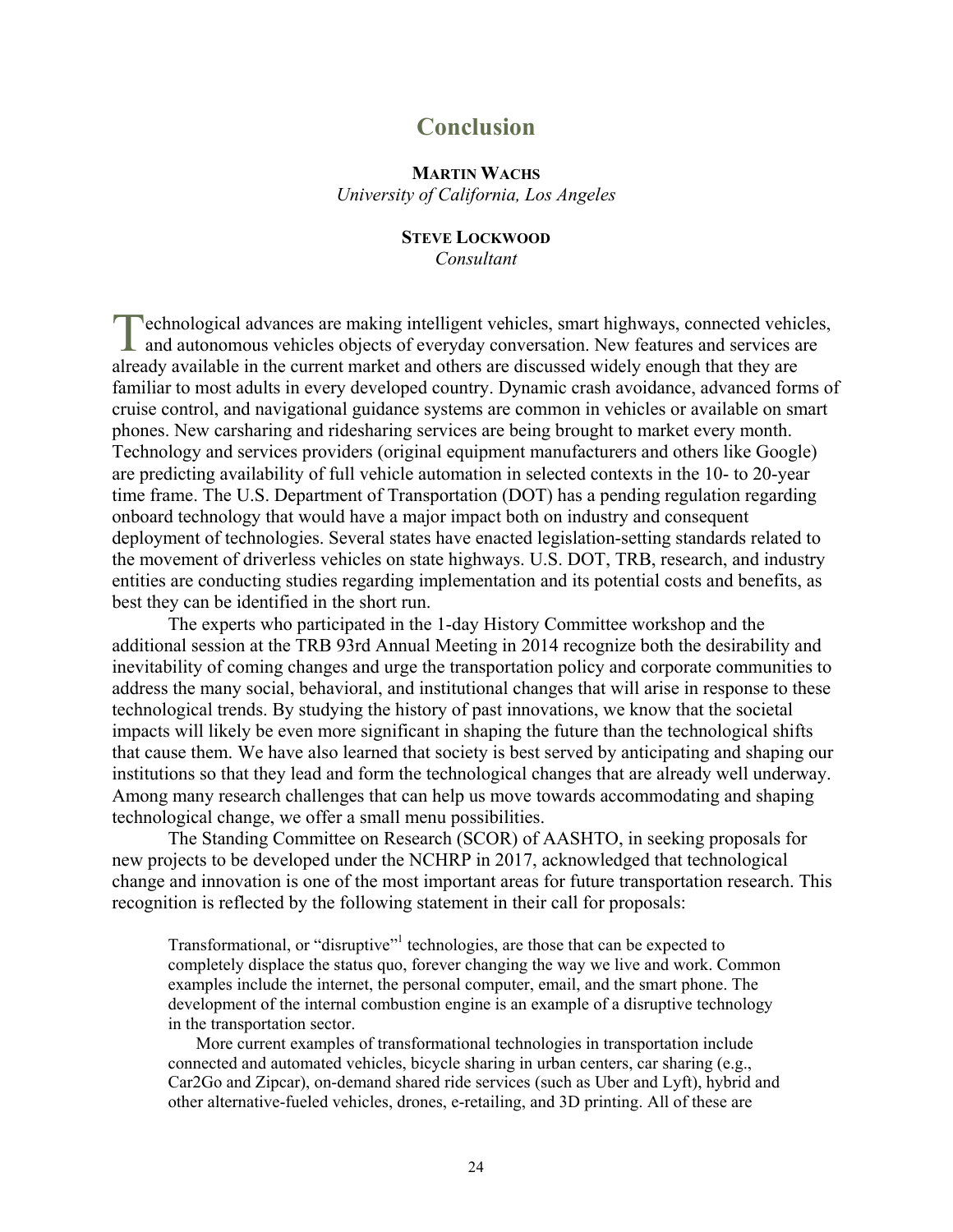facilitated and further complicated by the "Internet of Things"—where systems are connected through embedded sensors and transmitters. The acquisition of real-time data on the infrastructure, vehicles, drivers, and goods will provide unprecedented opportunities to monitor the performance of our transportation systems.

Each of these technologies is the subject of a good deal of research, but collectively they will change the nature and role of the future Department of Transportation. Transformational technologies will impact the way we plan, build, operate, and maintain our transportation systems. DOTs must prepare for an uncertain future and build a workforce with considerably different skill sets. (*1*)

It would be useful to incorporate into research on disruptive technology in transportation insights and lessons from the long history of transportation technology. Among the research issues that were mentioned at the workshop and annual meeting session and that are the subject of this E-Circular, the following were specifically enumerated by members of the History Committee as particularly amenable to increased understanding through historical analysis:

1. Some transportation technology innovations that are wholly private (autonomous) must operate on systems requiring private vehicle–public infrastructure interaction (essentially public–private partnerships). How can we simultaneously advance private technological innovations and the social and physical systems needed to maximize and control their performance?

2. How shall society address the need for and level—extensive or modest—of public regulation (licensing, rates, standardization, liability, security) at the federal level versus state levels, as well as the effects of regulation on customer acceptance, market penetration, costs, and other public interest matters? What can be learned from previous innovations and transitions?

3. What might be the payoff in terms of accelerating societal benefits via direct government support of increased adoption of new private-sector technology through establishment of supported or preferential deployment settings, pilots, and subsidies?

4. Are there potential synergies between vehicle technology and business models capitalizing on related technology to offer other new products and services with substantial independent societal impacts?

5. What are the likely influences on market penetration of new transportation technology including basic fleet turnover rates, customer acceptance, costs of new technology, and OEM versus aftermarket systems?

6. What are the likely future relationships among short-term direct impacts on safety, delay, driver convenience, and longer-term implications such as mobility, equity, goods movement, highway geometrics and pavement design, environment, land use, and economic development, etc.?

7. What is the likelihood that government-chosen technology (as in communications) will be overtaken by improved technologies at various time scales and associated costs and opportunity costs?

8. How shall we address and assess the importance of global cooperation and development of international standards related to technology development?

9. What will be the demands on transportation agencies (at all levels of government) for special capabilities associated with capitalizing on new technologies—including new forms of public–private partnerships?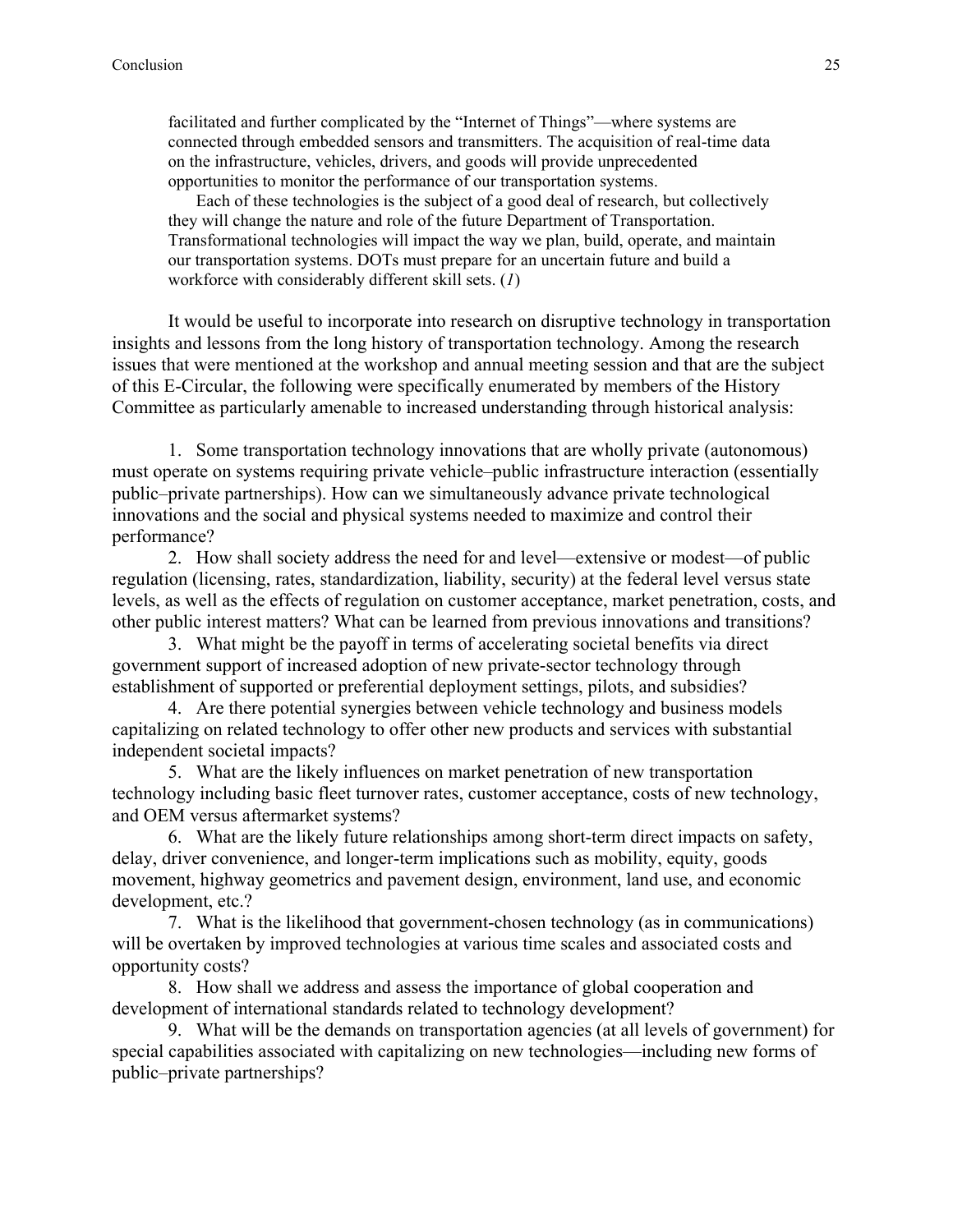10. Can we anticipate changes in personal travel behavior and household and business location choices that will result from some of the most widely forecast technological changes in transportation and information technologies?

#### **NOTE**

1. The term *disruptive technologies* was coined by Harvard Business School professor Clayton Christensen in 1997.

#### **REFERENCES**

1. American Association of State and Highway Transportation Officials Standing Committee on Research. Emphasis Areas for FY2017 National Cooperative Highway Research Program.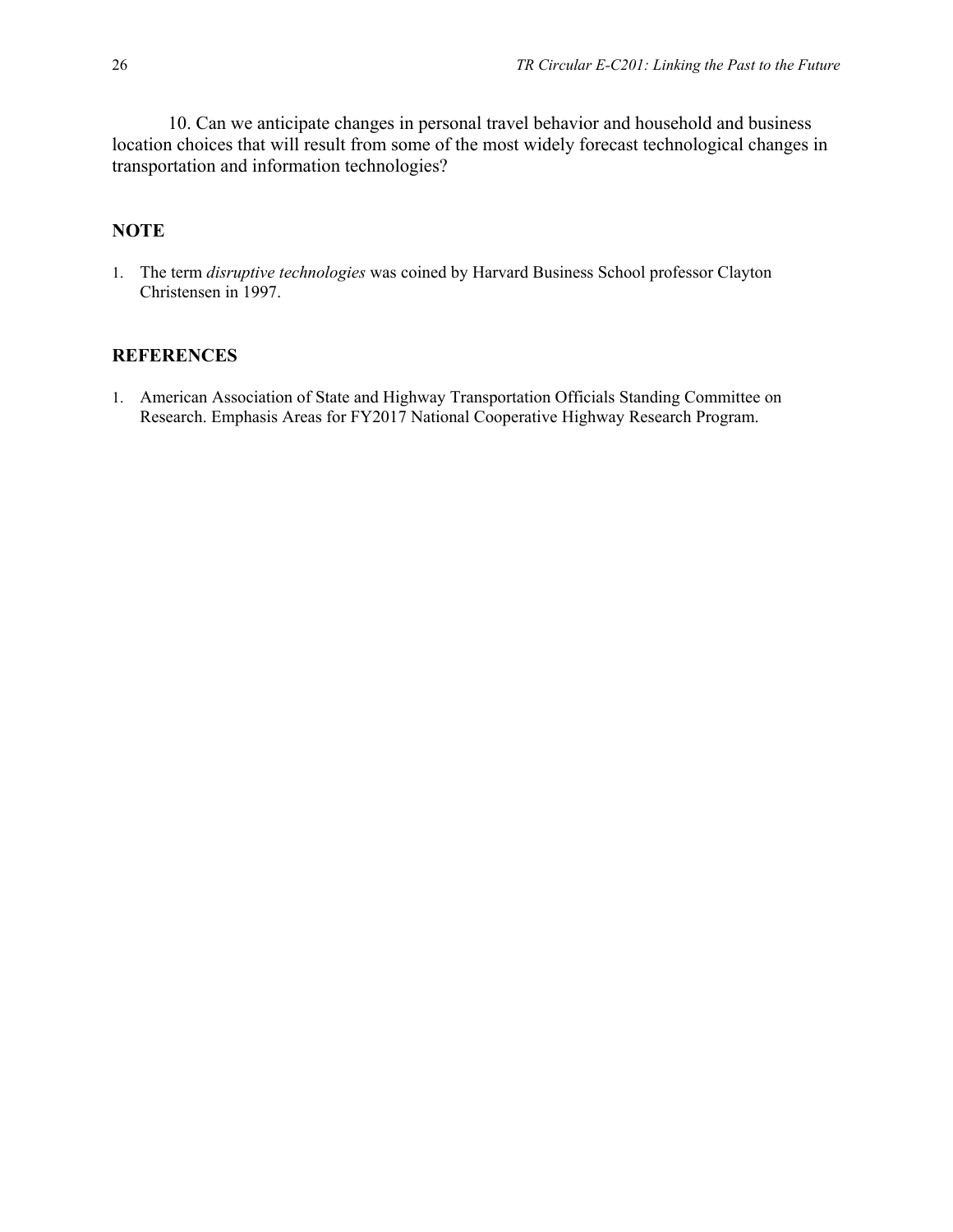#### APPENDIX

#### **Workshop Agenda**

*Friday, June 13, 2014* 

#### <span id="page-32-0"></span>**LINKING THE HISTORY AND FUTURE OF INTELLIGENT TRANSPORTATION SYSTEMS The Keck Center, 500 Fifth Street NW, Washington, D.C.**

An invitational participatory workshop jointly presented by the Intelligent Transportation Systems Joint Program Office (JPO) of the U.S. Department of Transportation and the History Committee of the Transportation Research Board. Dress will be business casual.

#### **9:00 a.m. Opening Session**

Brief welcome from Kenneth Leonard, representing JPO, and Martin Wachs, representing the History Committee. The origins and purposes of the workshop and expected outcomes.

Keynote Address by Professor Peter Norton, Department of Engineering and Society, University of Virginia. *Whose Intelligence: History and Future of Intelligent Transportation Design.*

Eric Morris, Assistant Professor of Urban Planning, Clemson University. *Getting Behind the Wheel: Society and the Adoption of the Automobile.*

The presentations will be followed by group discussion.

#### **10:15 a.m. Origins and Purposes of the Joint Program Office and its Present and Future Missions**

Christine Johnson, Founding Director of the JPO. *Intelligent Vehicle Highway Systems: The Early Years.* 

Kenneth Leonard, Director of the JPO, will follow with comments on Dr. Johnson's observations and briefly address the current status of the JPO, its objectives and programs.

The two talks will be followed by group discussion.

#### **11: 15 a.m. Brief Case Studies**

Pierre Barrieau, Concordia University. *The Automation of Public Transit.*

Jean-Pierre Médevielle. *Birth and Development of ITS in France.*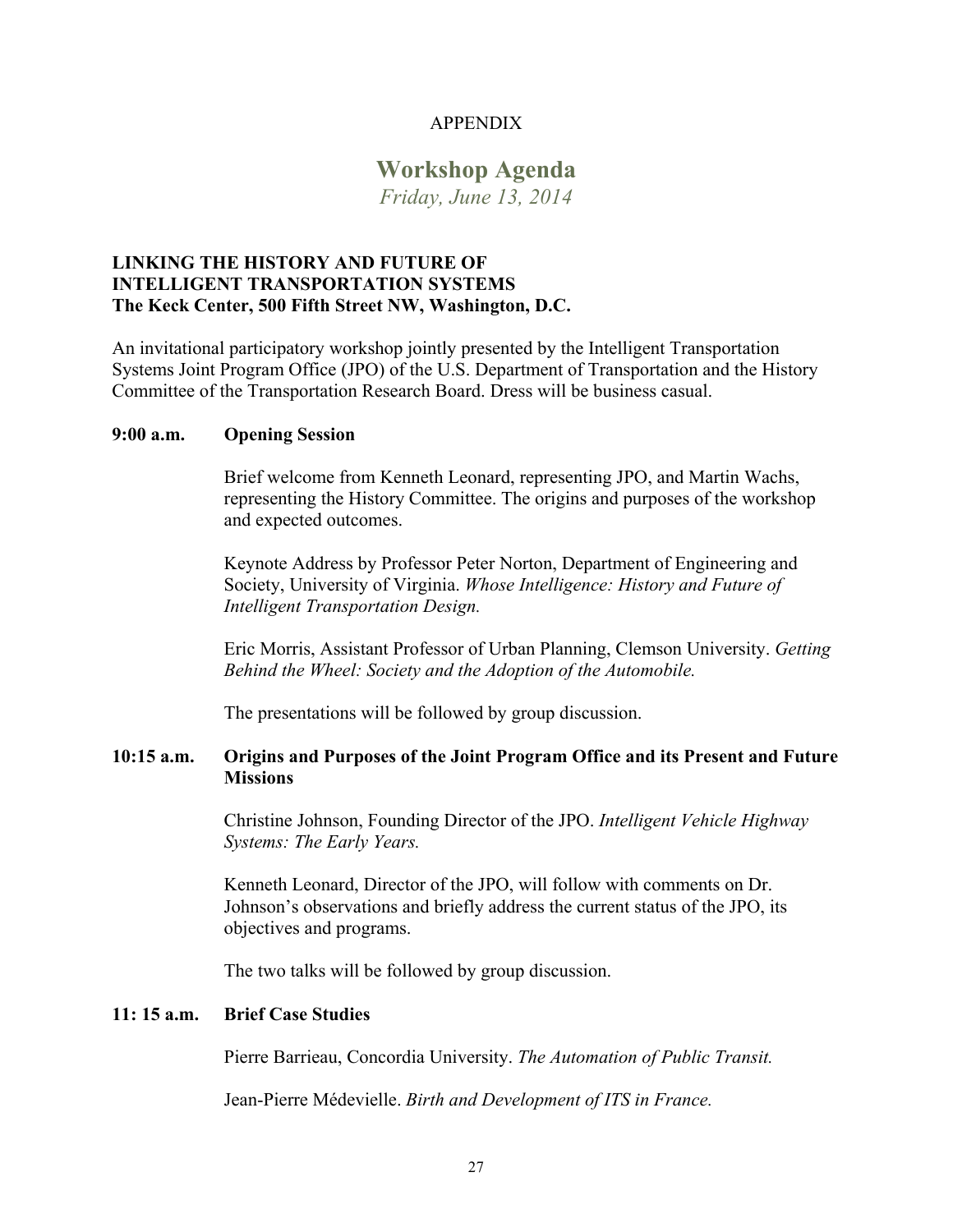Genevieve Richard. *How the Elevator Changed the City.*

#### **12:15 p.m. Lunch Break**

#### **1:30 p.m. Presentation Followed by Group Discussion**

Johanna Zmud, Insights from the recent RAND Corporation Study, *Autonomous Vehicle Technology: A Guide for Policymakers*.

#### **2:00 p.m. Panel of Three Experts. How to Move into the Future: Addressing Transportation, Technology, and Societal Needs and Responses**

Joshua Schank, President, Eno Foundation; Philip Tarnoff, Director Emeritus, Center for Advanced Transportation Technology and Author of *The Road Ahead*; and Steven Lockwood, Senior Vice President, Parsons, Brinkerhoff, Quade and Douglas.

#### **3:15 p.m. General Discussion**

Moderated by Martin Wachs.

*What to Do Next?* Potential research project statements for NCHRP–TCRP; potential actions by the JPO, potential programming by the TRB History Committee for the 2015 Annual Meeting. Written summary of the discussion to be circulated among all participants following the workshop.

#### **4:30 p.m. Adjourn**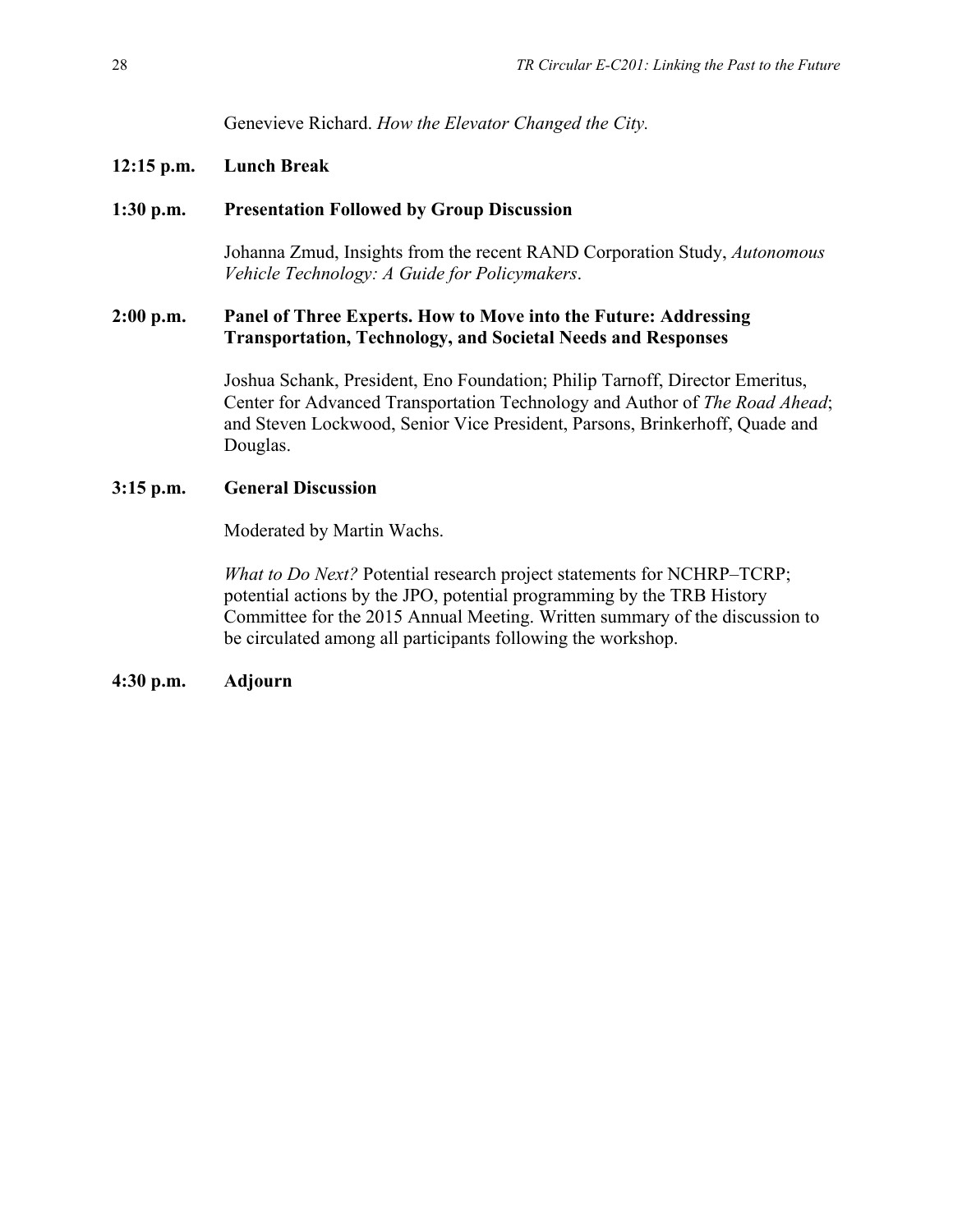# <span id="page-34-0"></span>The National Academies of SCIENCES · ENGINEERING · MEDICINE

The **National Academy of Sciences** was established in 1863 by an Act of Congress, signed by President Lincoln, as a private, nongovernmental institution to advise the nation on issues related to science and technology. Members are elected by their peers for outstanding contributions to research. Dr. Ralph J. Cicerone is president.

The **National Academy of Engineering** was established in 1964 under the charter of the National Academy of Sciences to bring the practices of engineering to advising the nation. Members are elected by their peers for extraordinary contributions to engineering. Dr. C. D. Mote, Jr., is president.

The **National Academy of Medicine** (formerly the Institute of Medicine) was established in 1970 under the charter of the National Academy of Sciences to advise the nation on medical and health issues. Members are elected by their peers for distinguished contributions to medicine and health. Dr. Victor J. Dzau is president.

The three Academies work together as the National Academies of Sciences, Engineering, and Medicine to provide independent, objective analysis and advice to the nation and conduct other activities to solve complex problems and inform public policy decisions. The Academies also encourage education and research, recognize outstanding contributions to knowledge, and increase public understanding in matters of science, engineering, and medicine.

Learn more about the National Academies of Sciences, Engineering, and Medicine at **[www.national-academies.org](http://www.national-academies.org)**.

The **Transportation Research Board** is one of seven major programs of the National Academies of Sciences, Engineering, and Medicine. The mission of the Transportation Research Board is to increase the benefits that transportation contributes to society by providing leadership in transportation innovation and progress through research and information exchange, conducted within a setting that is objective, interdisciplinary, and multimodal. The Board's varied activities annually engage about 7,000 engineers, scientists, and other transportation researchers and practitioners from the public and private sectors and academia, all of whom contribute their expertise in the public interest. The program is supported by state transportation departments, federal agencies including the component administrations of the U.S. Department of Transportation, and other organizations and individuals interested in the development of transportation.

Learn more about the Transportation Research Board at **[www.TRB.org.](http://www.trb.org)**